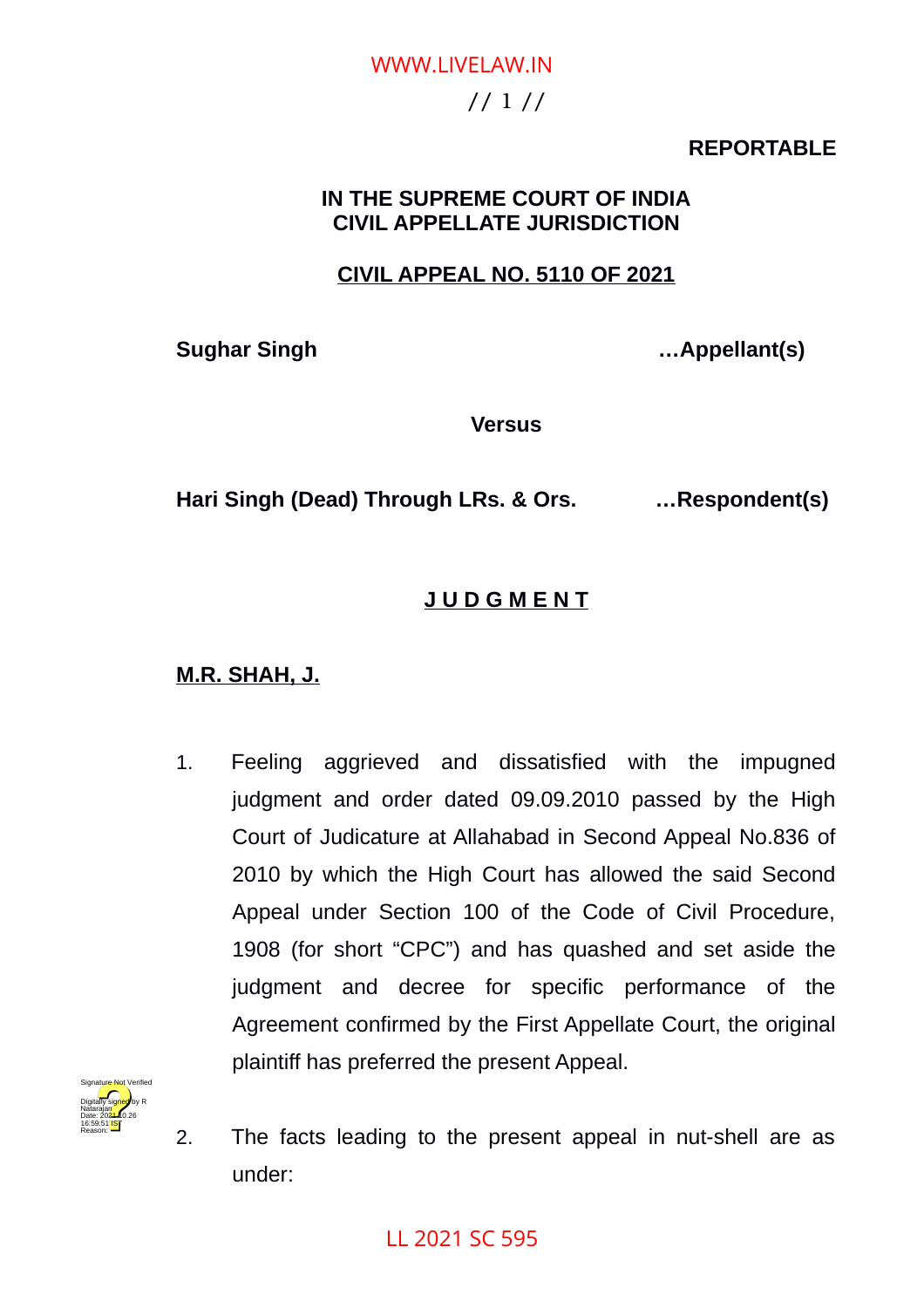# // 2 // WWW.LIVELAW.IN

2.1 That, one Ram Singh executed the agreement to sell in favour of original plaintiff – Sughar Singh to sell the suit land for a total sale consideration of Rs.56,000/-. Rs.25,000/- was received by the executant as a part sale consideration at the time of the agreement. The said agreement to sell was executed on 10.10.1976. At this stage it is required to be noted that at the relevant point of time agreement to sell was not required to be registered. As per the sale agreement the sale deed was to be executed within a period of 2 years. The time period of 2 years was extended at the instance of the vendor by the documents dated 30.09.1978 and 29.09.1981. That, thereafter a further sum of Rs.15,000/- was paid. The vendor agreed to receive the balance of Rs.16,000/- at the time of execution of the sale deed vide Annexure P3. Despite receiving Rs.40,000/- towards part sale consideration and despite execution of the agreement to sell, the original vendor executed the sale deed of the suit land on 23.06.1984 in favour of defendant Nos.2 to 5. That, thereafter, Sughar Singh – vendee filed the Civil Suit No.254 of 1984 in the Court of learned Civil Judge, Mathura City, Mathura (for short "learned Trial Court") against the vendor Ram Singh and Others. The persons in whose favour subsequently the sale deed was executed on 23.06.1984 were impleaded as defendant Nos.2 to 5 also. In the plaint it was also the specific case on behalf of the plaintiff that the defendant Nos.2 to 5 are the real nephews of defendant No.1 and defendant Nos.2 to 5 and their father had managed to get defendant No.1 in their control and that defendant Nos.2 to 5 and their father have got one *farzi*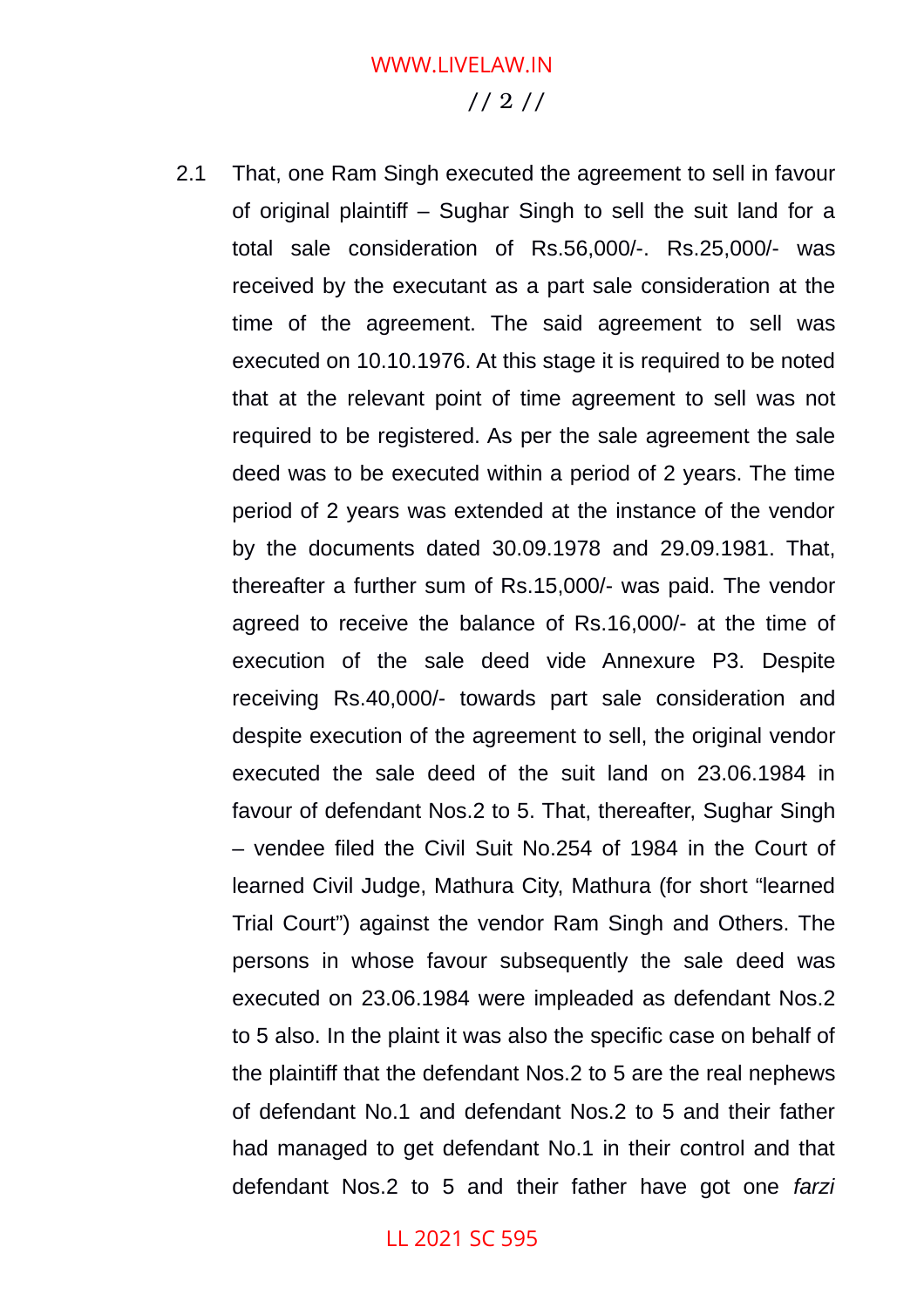## // 3 //

document in the shape of sale deed without consideration executed by defendant No.1 on 23.06.1984 and in their favour though they had full knowledge about the agreement to sell executed in favour of the plaintiff.

- 2.2 That, the suit was contested by the defendant No.1 by filing a written statement denying the very execution of the agreement to sell dated 10.10.1976 as well as two documents of alleged extension of time dated 30.09.1978 and 29.09.1981. He also denied having received a sum of Rs.25,000/- at the time of agreement and thereafter Rs.8000/- and Rs.7000/ respectively at the time of alleged two extensions as part of the sale consideration.
- 2.3 That, defendant Nos.2 to 5 by a separate written statement contended that they are the bonafide purchasers in good faith of the aforesaid land for a value vide registered sale deed dated 23.06.1984 and that they had no knowledge about the Agreement dated 10.10.1976.
- 2.4 The learned Trial Court framed the following issues.

"(1) Whether the defendant No.1 had executed the agreement to sell (paper No.7-a) dated 10.10.1976 of the land in dispute for a sum of Rs.56,000/- after receiving advance of Rs.25,000/- ?

(2) Whether under the aforesaid agreement to sell the defendant No.1 has been paid a further amount of Rs.8000/ on 30.09.1978 (Paper No.8-a/1) and Rs.7000/- on LL 2021 SC 595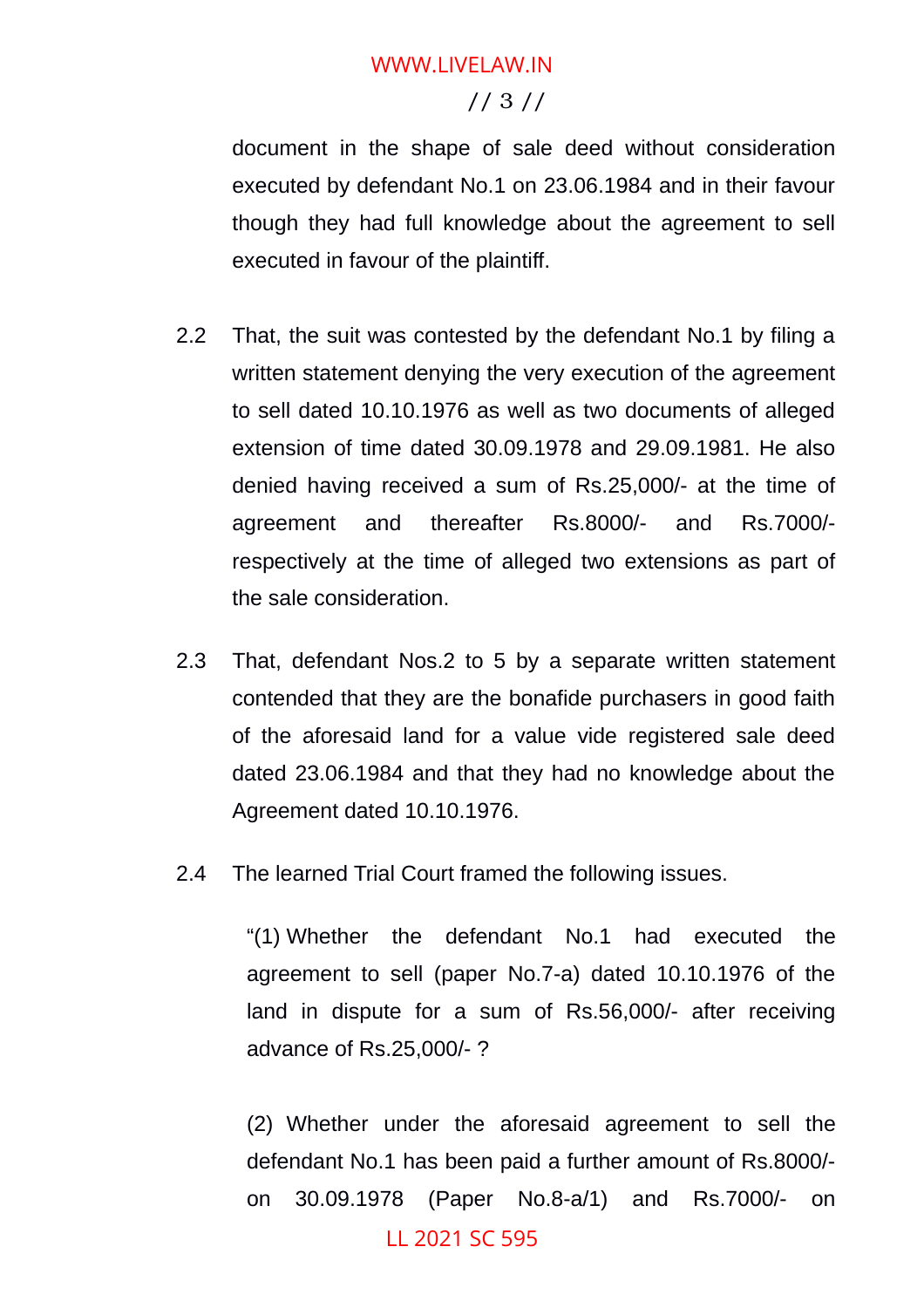### // 4 //

29.09.1981 (Paper No.8-a/2)?

(3) Whether the plaintiff has always been ready and willing and is still ready and willing to get the sale deed executed in accordance with the terms of the agreement of the sale. If yes, its effect?

(4) Whether the defendant Nos.2 to 5 are the bona fide purchasers in good faith of the land in dispute for a valuable consideration without notice of the aforesaid agreement?

(5) What relief the plaintiff is entitled to?"

2.5 On the side of the plaintiff, 6 witnesses came to be examined. Plaintiff also led the documentary evidences.

On the side of the defendants, 3 witnesses came to be examined and the documentary evidences were also brought on record.

2.6 On appreciation of evidence, the learned Trial Court held the issue Nos.1 and 2 in favour of the plaintiff and against the defendants. The learned Trial Court concluded that the defendant No.1 had executed an agreement to sell dated 10.10.1976 in favour of the plaintiff for the sale of his property at Rs.56,000/- and Rs.25,000/- as advance payment whose validity was extended as per the documents dated 30.09.1978 after receiving Rs.8000/- and on 29.09.1981 after receiving Rs.7000/-.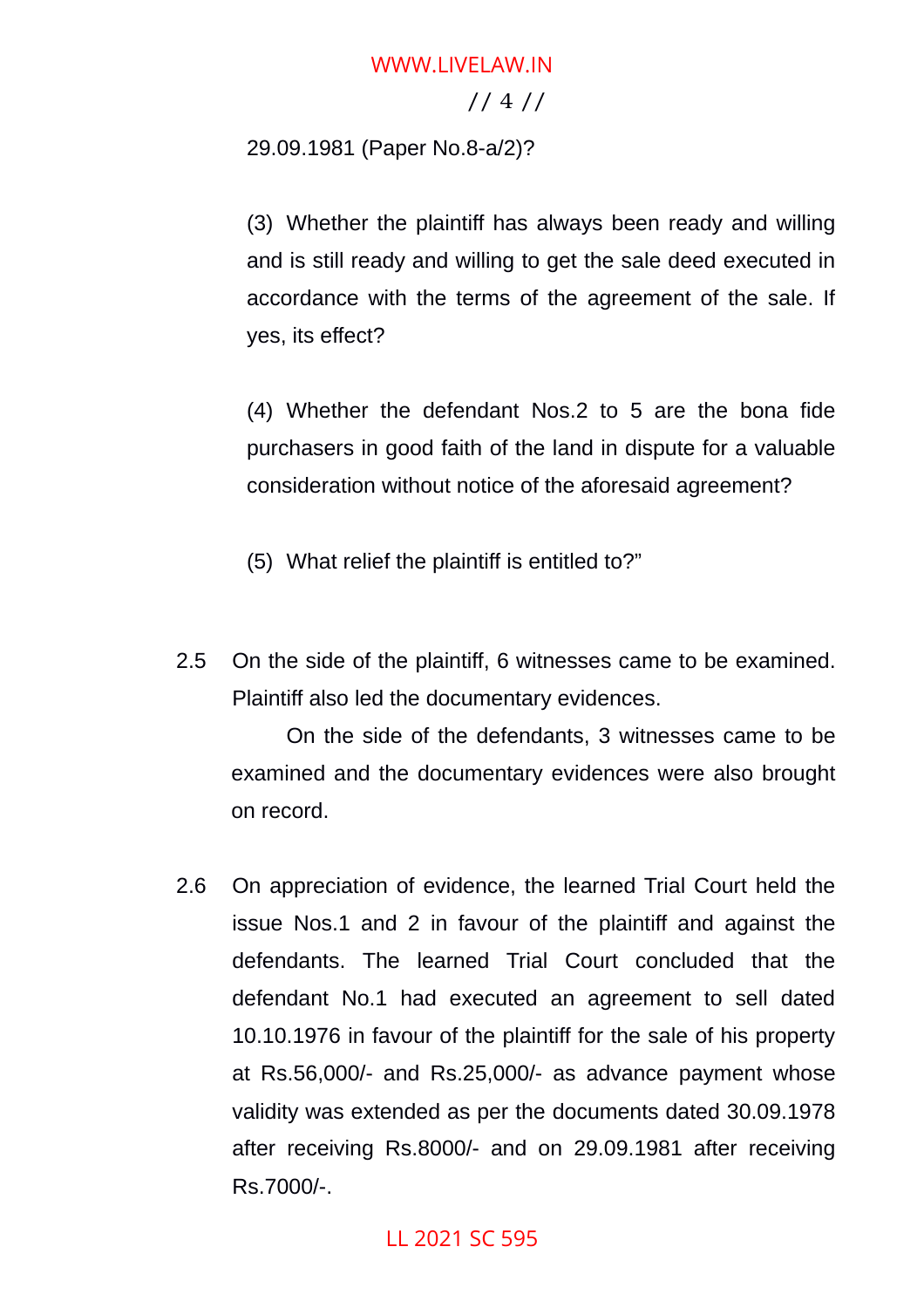# // 5 // WWW.LIVELAW.IN

- 2.7 On appreciation of evidence, the learned Trial Court also held the issue No.4 in favour of the plaintiff and against the defendants. On appreciation of evidence the learned Trial Court specifically held that the defendant Nos.2 to 5 were aware of the execution of agreement to sell in favour of the plaintiff at the time of execution of sale deed in their favour. The learned Trial Court also doubted the payment of sale consideration paid to the defendant No.1.
- 2.8 On appreciation of evidence the learned Trial Court held issue No.3 in favour of the plaintiff and against the defendants by observing that the plaintiff was always ready and willing to get the sale deed executed as per the terms and conditions of the agreement and that the plaintiff also proved that the plaintiff has acted as per the conditions of the agreement.

Consequently and after holding all the issues in favour of the plaintiff and against the defendants, the learned Trial Court decreed the suit vide judgment and decree dated 07.02.1987 and directed the defendant No.1 to execute the sale deed after obtaining income tax certificate from the Income Tax Department within two months and on receipt of Rs.16,000/- (balance sale consideration). The learned Trial Court also passed an order directing the defendant Nos.2 to 5 also to be a party to the sale deed along with defendant No.1.

2.9 That, as the defendants neither preferred appeal nor acted as per the judgment and decree passed by the learned Trial Court, the plaintiff filed Execution Case No.11 of 1987 to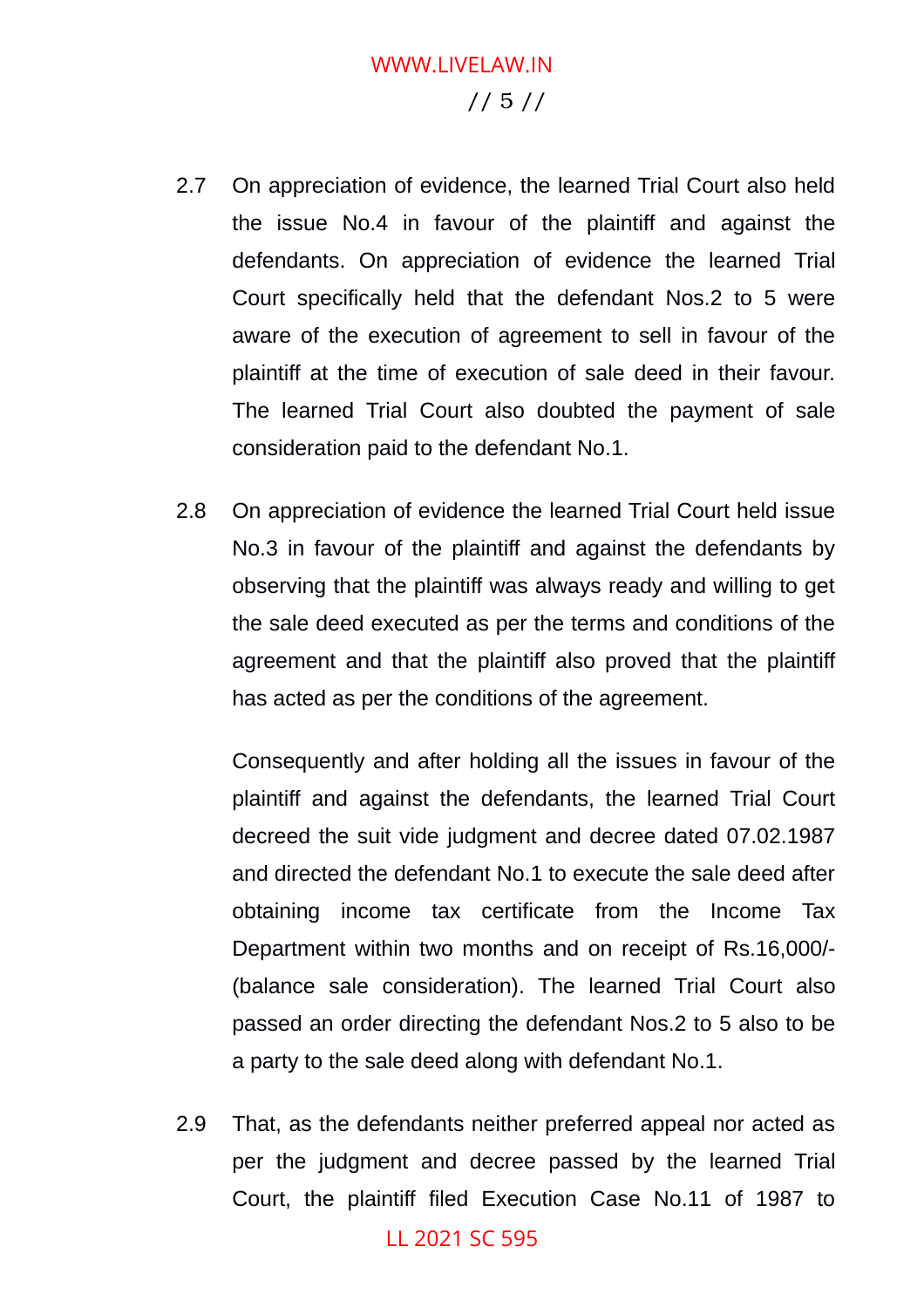## // 6 //

execute the judgment and decree dated 07.02.1987, on 29.08.1987. As directed by the learned Executing Court, the plaintiff deposited the balance amount of Rs.16,000/- on 20.09.1987. The original defendant No.1 – Ram Singh died intestate on 20.09.1989. That, after a period of almost 9 years from the date of passing of the judgment and decree by the learned Trial Court, the original defendant Nos.2 to 5 preferred appeal before the learned First Appellate Court. By judgment and order dated 24.08.1998, the learned First Appellate Court dismissed the said appeal and confirmed the judgment and decree passed by the learned Trial Court.

2.10 Feeling aggrieved and dissatisfied with the judgment and order passed by the learned First Appellate Court dismissing the appeal and confirming the judgment and decree passed by the learned Trial Court, the original defendant Nos.2 to 5 preferred Second Appeal No.1388/1998 before the High Court.

The High Court raised two points for determination viz. (1) non-compliance of the provisions of Section 16(c) of the Specific Relief Act, 1963 (for short "the Act") to the effect that the plaintiff has failed to aver and prove that he was always ready and willing to perform his part of the contract; and (2) with regard to the effect of non-registration of the two extensions of time for executing the sale deed pursuant to the unregistered agreement to sell dated 10.10.1976 in view of the U.P. Act No. 57 of 1976 and to decide the same in accordance with law.

By judgment and order dated 26.10.2007, the High Court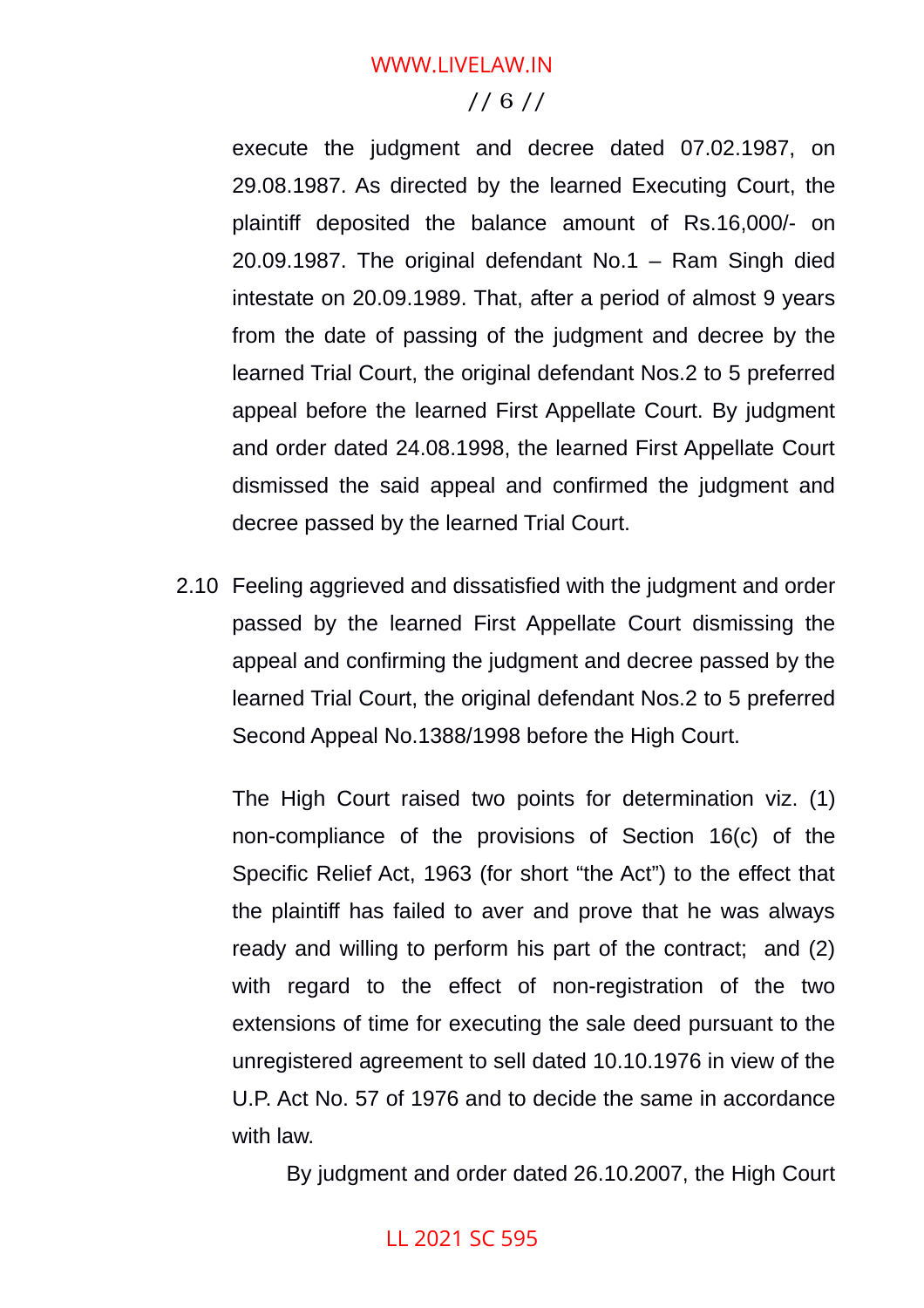## // 7 // WWW.LIVELAW.IN

set aside the judgment and order passed by the First Appellate Court and remanded the matter to the First Appellate Court for decision afresh on issue no.3 with regard to readiness and willingness of the plaintiff to get the sale deed executed and for framing an additional issue with regard to the effect of nonregistration of the two documents granting extension of time to execute the sale deed in view of the amendment made in Section 54 of the Transfer of Property Act vide U.P. Act No. 57 of 1976 and to decide the same in accordance with law. Vide clarificatory order dated 12.11.2008, the High Court specifically observed and clarified that the matter has been remanded to the First Appellate Court for decision afresh on issue No.3 and on the aforesaid additional issue only and without disturbing or setting aside any other findings of the First Appellate Court.

2.11 That, thereafter, on remand the learned First Appellate Court reconsidered issue No.3 as directed by the High Court and held in favour of the plaintiff and against the defendants and the First Appellate Court specifically observed and held that there were necessary averments in the plaint as required under Section 16(c) of the Act. On the additional issue learned First Appellate Court held that considering the relevant provisions the registration was not must. Consequently, the learned First Appellate Court held the issue Nos.3 and 6 in favour of the plaintiff and against the defendants and consequently dismissed the appeal and again confirmed the judgment and decree passed by the learned Trial Court.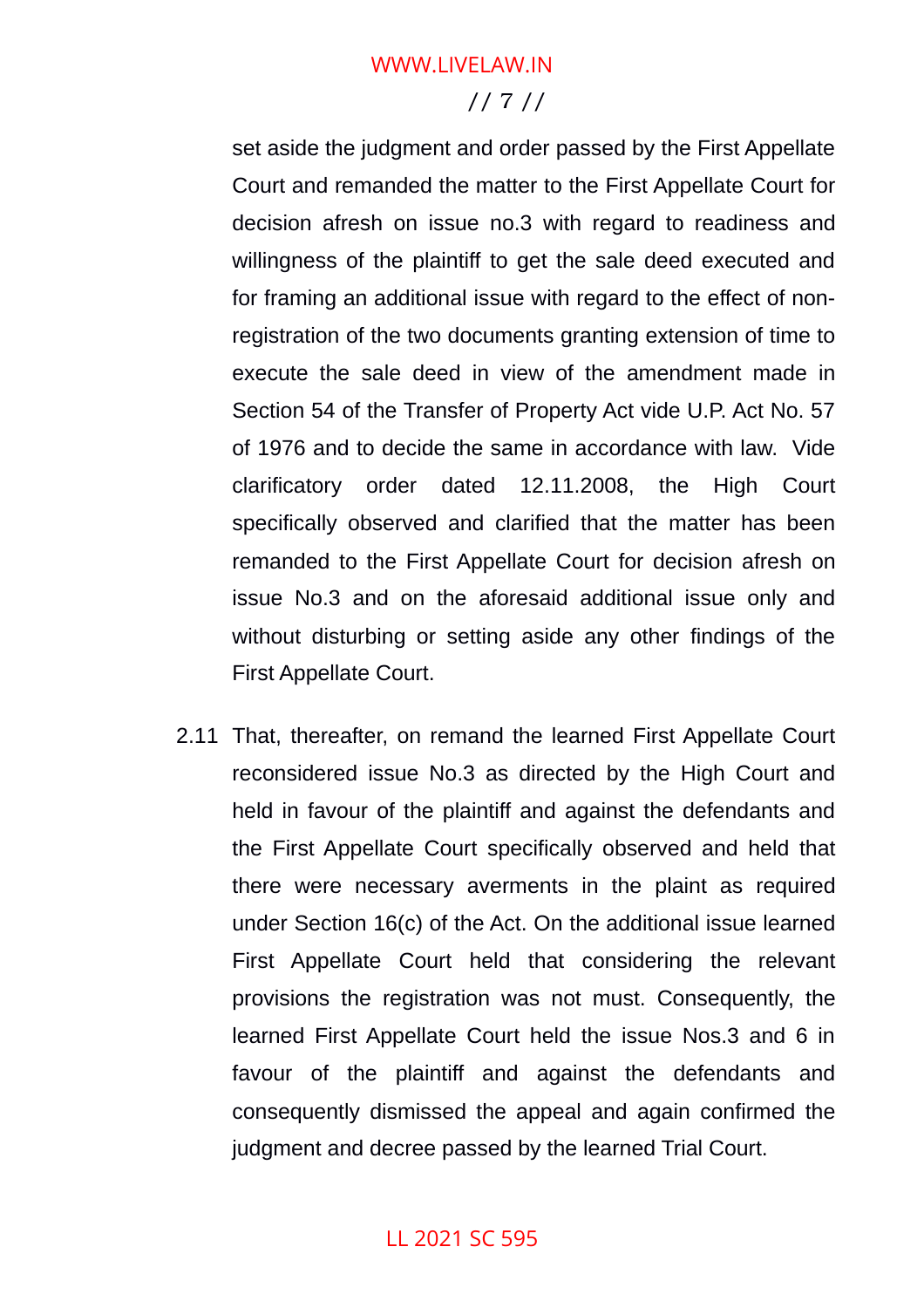## // 8 //

- 2.12 Feeling aggrieved and dissatisfied with the judgment and order passed by the learned First Appellate Court and the judgment and decree for specific performance passed by the learned Trial Court confirmed by the learned First Appellate Court, the original defendant Nos.2 to 5 preferred Second Appeal before the High Court and by impugned judgment and order the High Court has allowed the said appeal and has quashed and set aside the concurrent findings recorded by both the Courts below and has reversed the judgment and decree of specific performance solely on the ground that there are no specific averments in the plaint as required under Section 16(c) of the Act and that there are no specific averments in the plaint both with regard to readiness and willingness.
- 2.13 Feeling aggrieved and dissatisfied with the impugned judgment and order passed by the High Court, the original plaintiff has preferred the present Appeal.
- 3. Shri Col. Balasubramaniam, learned Senior Advocate appearing on behalf of the appellant – original plaintiff has vehemently submitted that in the facts and circumstances of the case the High Court has committed grave error in allowing the Second Appeal under Section 100 of the CPC and has erred in setting aside the concurrent findings recorded by both the Courts below insofar as the issue with respect to the readiness and willingness and non-compliance of section 16(c) of the Act is concerned.
- 3.1 It is vehemently submitted by the learned Senior Advocate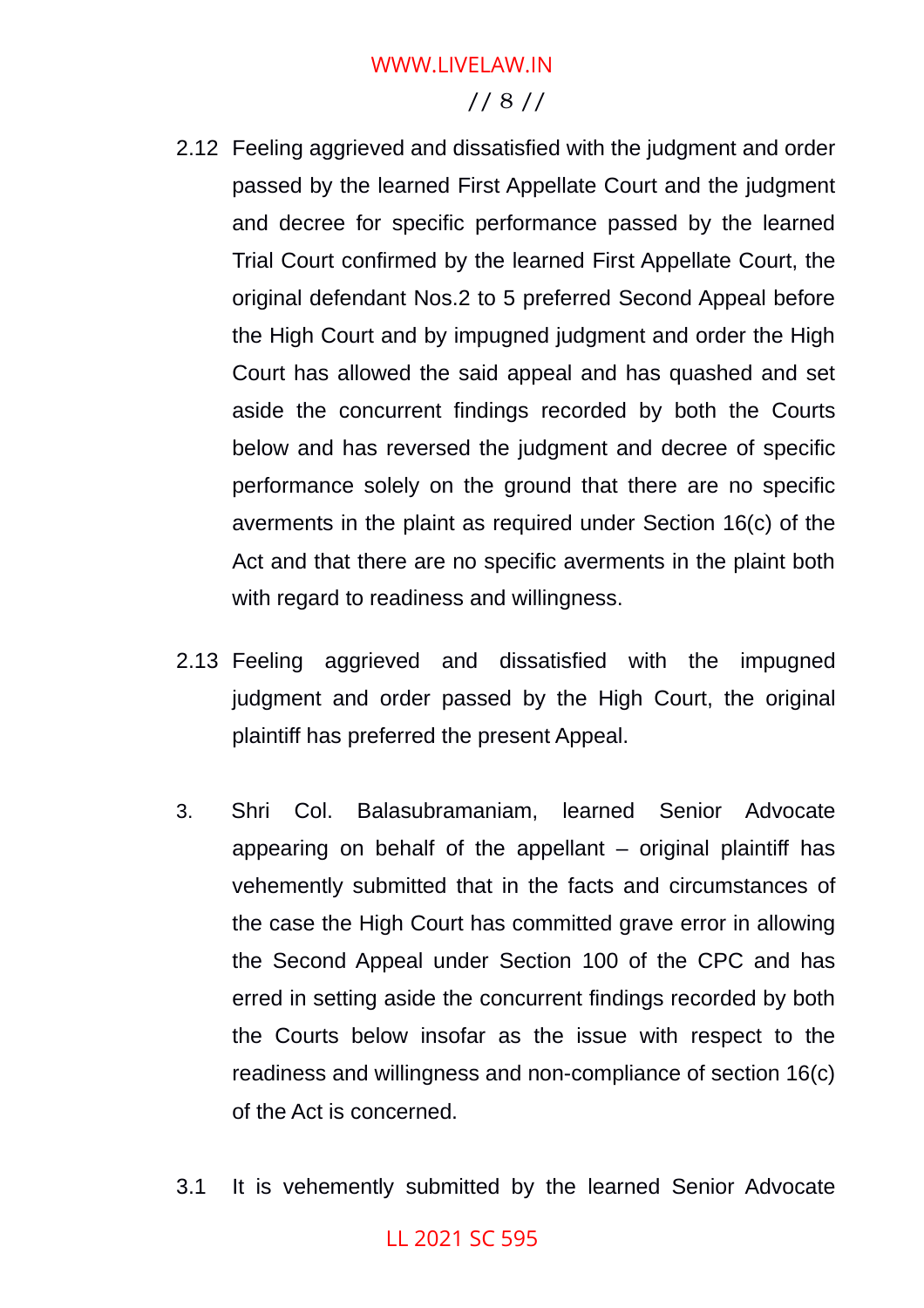## // 9 //

appearing on behalf of the original plaintiff that even the reasoning and conclusion recorded by the High Court that the suit has to fail for non-compliance of pleadings as per section 16(c) of the Act is contrary to the record and law laid down by this Court. It is submitted that as per the settled proposition of law laid down by this Court, for determining the readiness and willingness, the suit has to be read as a whole, the pith and substance being that 'readiness and willingness' has to be in spirit and not in the letter and form.

- 3.2 It is further submitted that in the present case the plaintiff specifically pleaded in paragraphs 1 to 4 of the plaint and in paragraph 11 that he was always ready and willing to get the sale deed executed and registered and perform his part of agreement, but the defendant No.1 refused and hence, he had to file the suit. It is submitted that therefore finding recorded by the High Court is contrary to the record and hence, perverse.
- 3.3 It is further submitted by learned Senior Advocate appearing for the appellant that High Court has not properly appreciated the fact that in fact out of total sale consideration of Rs.56,000/-, Rs.40,000/- was already paid and only a balance of Rs.16,000/- was left to be paid, which as such was to be paid at the time of execution of the sale deed, even as admitted by the vendor in the document at Annexure P3. It is submitted that therefore it cannot be said that the plaintiff was not ready and willing to perform his part of the contract.
- 3.4 It is further submitted that even assuming for the sake of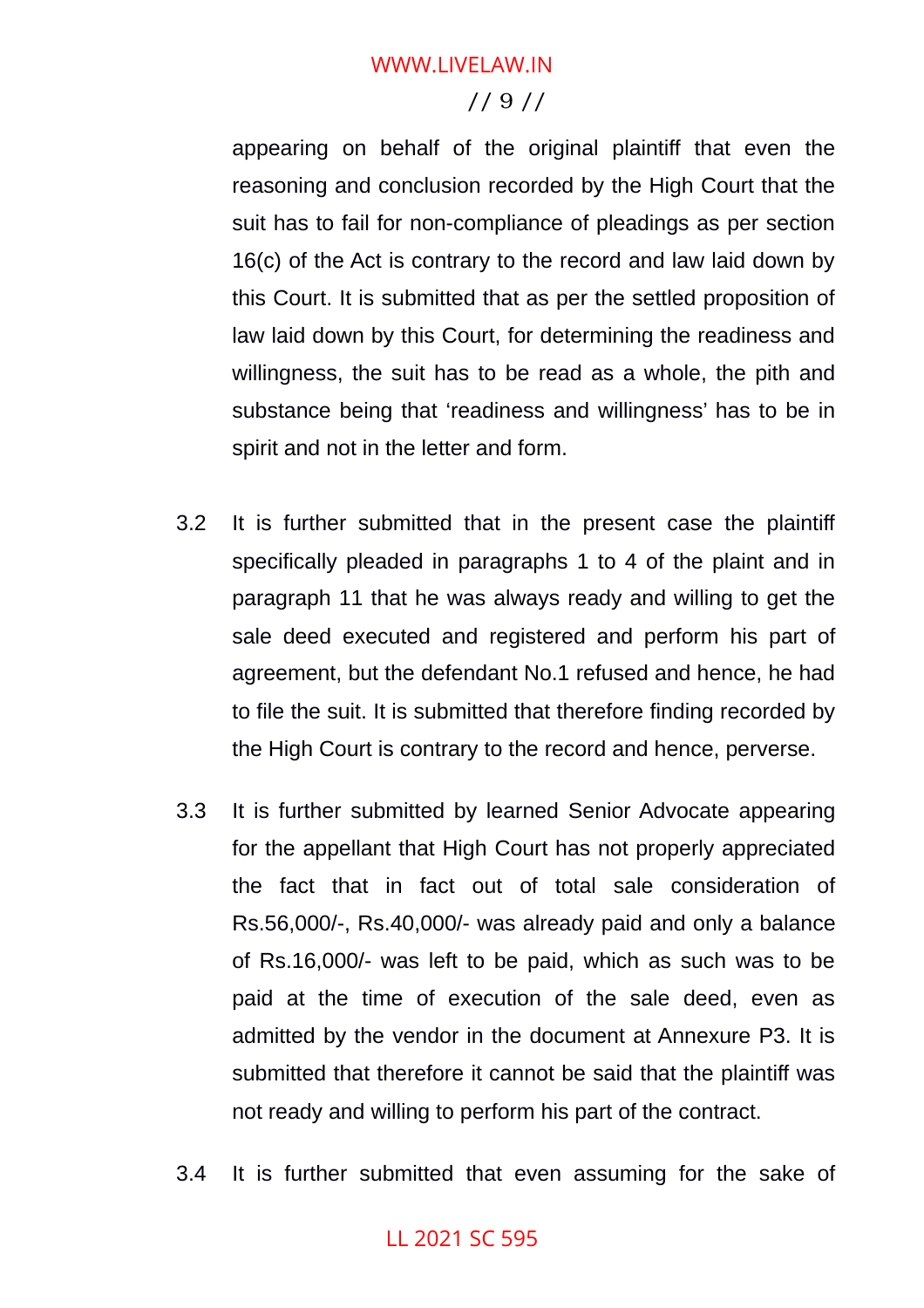## // 10 // WWW.LIVELAW.IN

arguments that the pleadings are not as per prescribed form, the same does not render the suit not maintainable in view of the law laid down by this Court in the case of *Syed Dastagir Vs. T.R. Gopalakrishna Setty reported in (1999) 6 SCC 337*.

- 3.5 It is further submitted that as such the question of readiness was very much pleaded and demonstrated by the necessary averments in the plaint. It is submitted that the finding by the High Court that the plaintiff has only stated about his readiness and not expressed his willingness to perform his obligation is fatal and it overlooks the contents of document P3 wherein it was agreed by the vendor to receive balance of Rs.16,000/- at the time of executing sale deed and in the plaint itself there were specific averments that the plaintiff had gone to Sub-Registrar office and asked the vendor to execute the deed but he refused.
- 3.6 It is further submitted that the High Court has even erred in non-suiting the plaintiff on applicability of *proviso* to Section 20 of the Act. It is submitted that the High Court has erred in observing that it is not mandatory but discretionary to grant specific relief. It is submitted that the reasoning given by the High Court that even if the agreement to sell is proved and even if the part or major portion of the sale consideration is paid and even if the readiness and willingness is also proved, grant of decree for specific performance is discretionary is unsustainable. It is submitted that if such an interpretation is accepted, in that case, in no case, the decree for specific performance would be passed. It is submitted that even the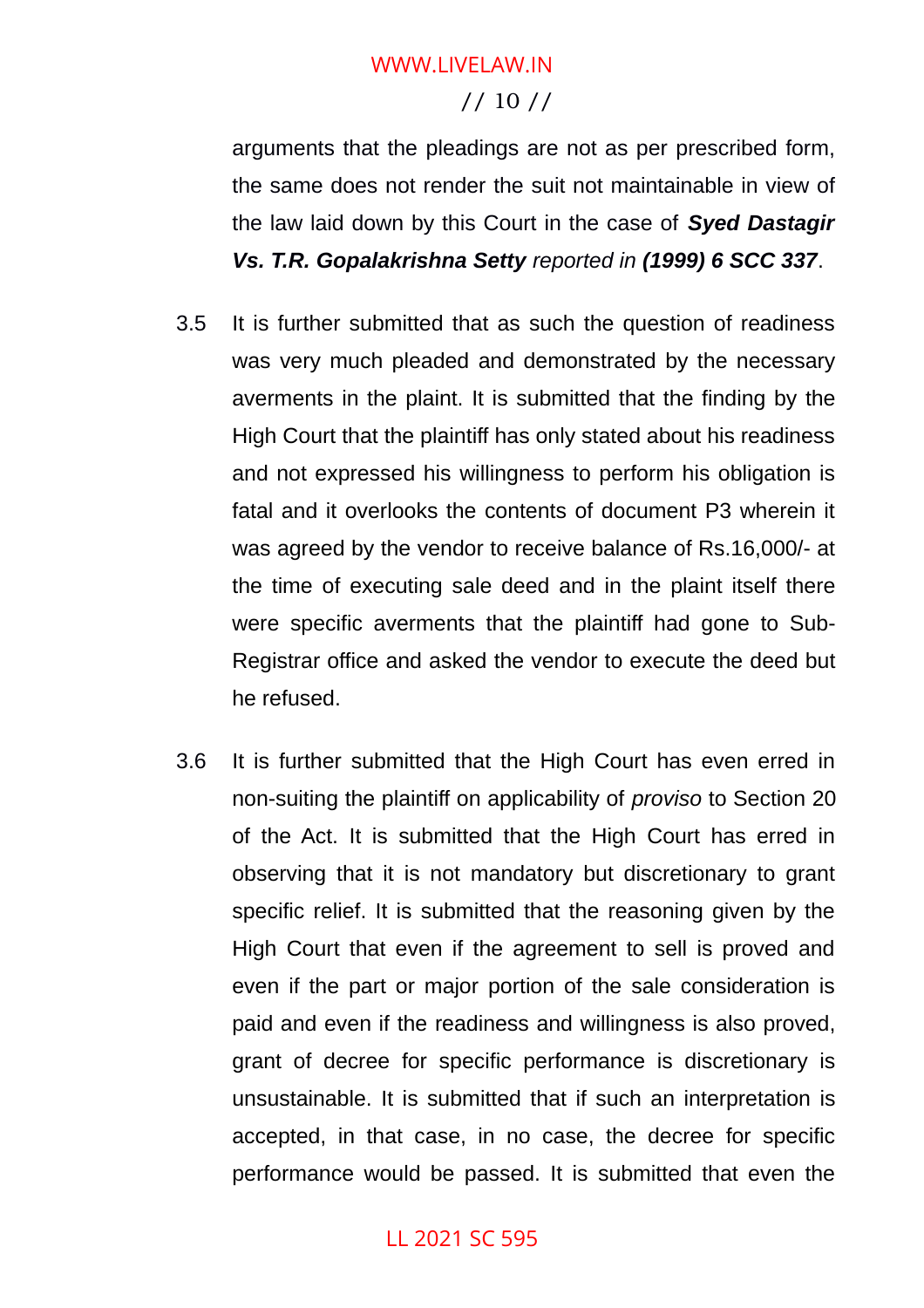## // 11 //

discretion not to grant relief cannot be exercised *dehors* the conduct of the parties. It is submitted that every discretion has to be exercised soundly and reasonably.

3.7 It is further submitted that even otherwise looking to the conduct on the part of the defendants more particularly defendant Nos.2 to 5 to get the sale deed executed in their favour despite having knowledge of the agreement to sell executed by the defendant No.1 in favour of the plaintiff and even the payment of sale consideration by the defendant Nos.2 to 5 is doubtful and is not proved, section 20 of the Act shall not come in the way of the plaintiff in getting the relief of decree for specific performance.

It is submitted that as such in the facts and circumstances of the case, section 20 of the Act shall not be applicable and/or attracted at all.

- 3.8 It is further submitted that as such there were concurrent findings of fact recorded by both the Courts below on readiness and willingness which were on appreciation of evidence. The High Court ought not to have set aside the concurrent findings, in exercise of powers under Section 100 of the CPC.
- 3.9 It is further submitted that even no issue was framed either by the learned Trial Court or by the First Appellate Court on applicability of Section 20 of the Act and the High Court has dealt with and considered the same for the first time in a Second Appeal under Section 100 of the CPC, which is wholly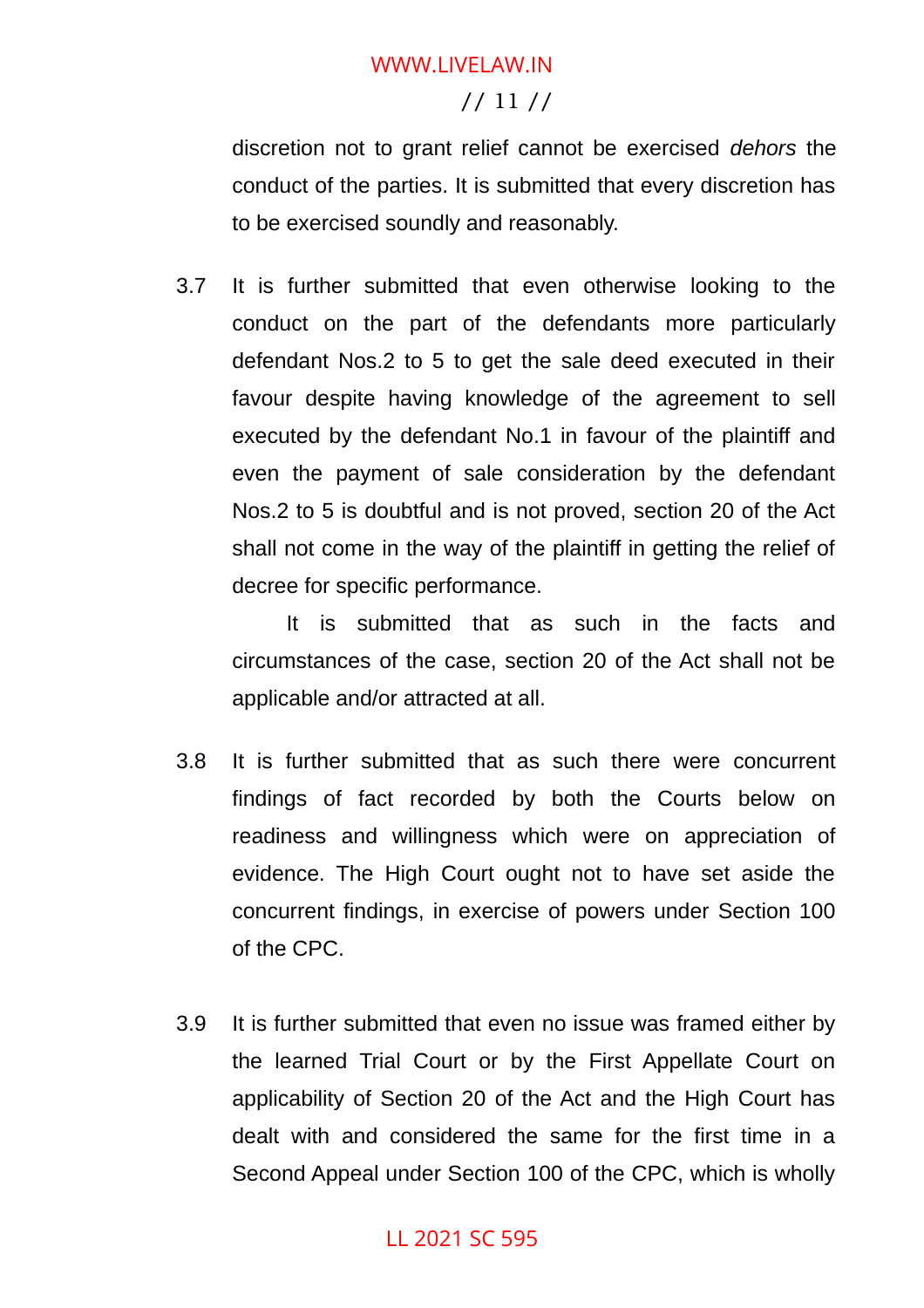### // 12 //

impermissible and which is beyond the scope and ambit of exercise of powers under Section 100 of the CPC.

Making above submissions and relying upon the above decisions, it is prayed to allow the present appeal.

- 4. Present appeal is vehemently opposed by Shri Pramod Swarup, learned Senior Advocate appearing on behalf of the defendant Nos.2 to 5.
- 4.1 It is submitted that the High Court has rightly dismissed the suit and refused to grant the relief for specific performance in favour of the plaintiff on the ground that there were no sufficient required averments in the plaint as per Section 16(c) of the Act.
- 4.2 It is submitted that the High Court has rightly drawn the distinction between readiness and willingness. It is submitted that cogent reasons have been given by the High Court on readiness and willingness. It is submitted that non-compliance of section 16(c) of the Act is fatal to the case of the plaintiff and therefore, the plaintiff is not entitled to the discretionary relief of decree for specific performance.
- 4.3 It is further submitted that even otherwise the High Court is absolutely justified in observing that in view of section 20 of the Act, the decree for specific performance is discretionary. It is submitted that therefore as such the High Court has rightly ordered the transferees to refund the amount of Rs.40,000/- to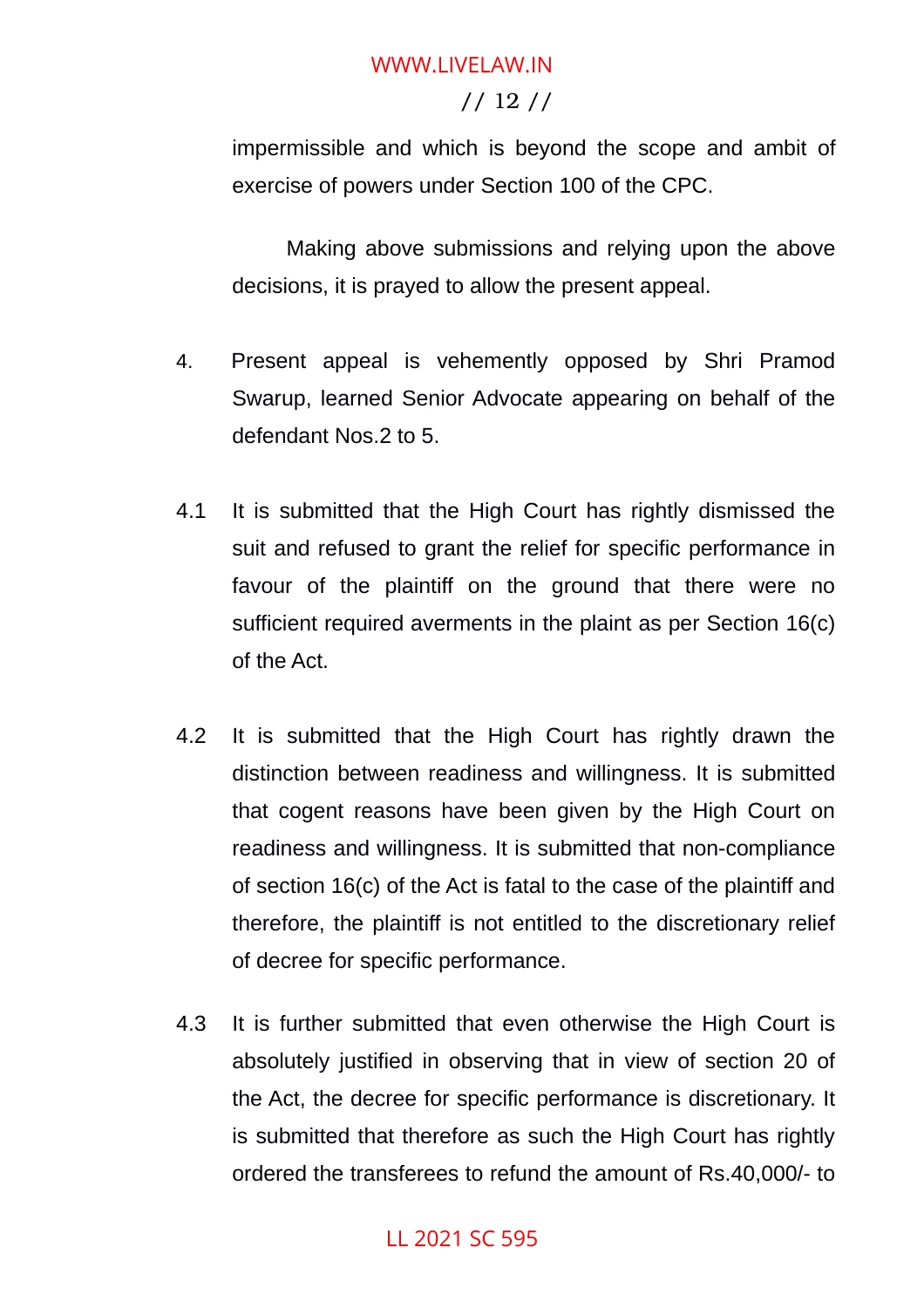## // 13 //

the plaintiff with interest at the rate of 8% per annum with effect from 23.06.1984 till the payment which they had deposited. It is submitted that as such the respondents – defendant Nos.2 to 5 had deposited a sum of Rs.1,24,135/- on 11.10.2010 in the bank, however the plaintiff refused to take the money which was calculated as per the directions of the High Court.

4.4 It is further submitted by Shri Swarup, learned Senior Advocate appearing on behalf of the defendant Nos.2 to 5 that the agreement to sell was executed as far as back on 10.10.1976 and by now more than 45 years have passed and the defendant Nos.2 to 5 are in possession since many years, therefore, if the judgment and decree passed by the learned Trial Court is restored, defendant Nos.2 to 5 have to vacate the suit land and it will cause undue hardships to the defendant Nos.2 to 5 and therefore, considering Section 20 of the Act, it is prayed not to interfere with the impugned judgment and order passed by the High Court by which the High Court has granted equitable relief.

Making above submissions, it is prayed to dismiss the present appeal.

- 5. Heard learned counsel appearing for the respective parties at length.
- 5.1 At the outset it is required to be noted that the appellant herein – original plaintiff instituted the suit for specific performance of the agreement to sell dated 10.10.1976. The learned Trial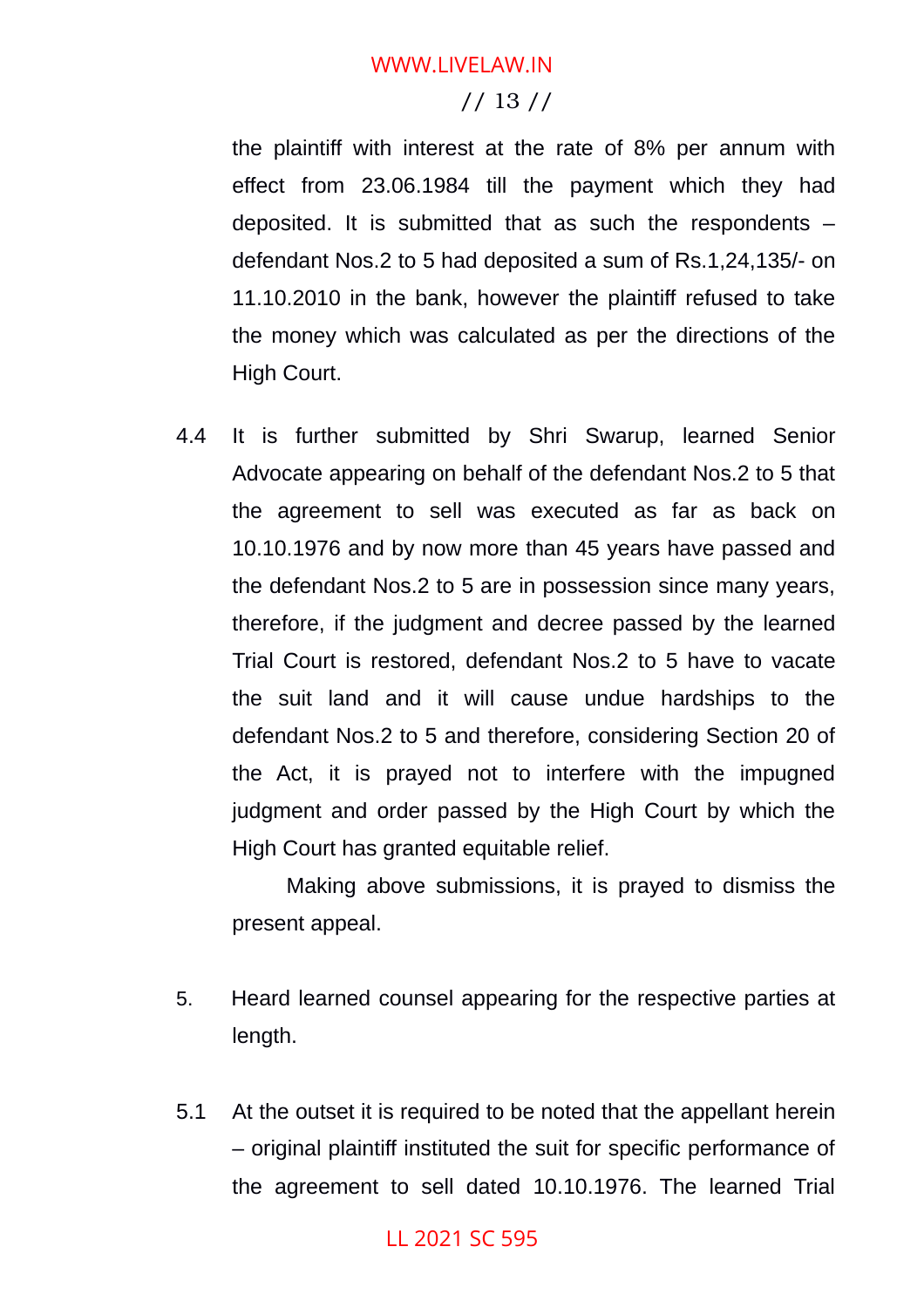### // 14 //

Court as well as the learned First Appellate Court decreed the suit in favour of the plaintiff. Both, the learned Trial Court as well as the learned First Appellate Court held all the issues in favour of the plaintiff including the issue that the plaintiff was always ready and willing to perform his part of contract. However, the High Court in exercise of powers under Section 100 of the CPC has reversed the concurrent findings recorded by both the Courts below on readiness and willingness, mainly / solely on the ground that there are no specific averments in the plaint which are required as per section 16(c) of the Act. The High Court has also allowed the appeal and consequently dismissed the suit for specific performance on the ground that the relief of specific performance is the discretionary relief under Section 20 of the Act and that even though the execution of the agreement to sell is proved and even the plaintiff was found to be always ready and willing to perform his part of the obligation under the agreement to sell, the decree of specific performance is not automatic and such grant of decree is dependent upon the principles of justice, equity and good conscience.

6. Now, so far as the observations made by the High Court on non-compliance of the provision of Section 16(c) of the Act is concerned, having gone through the necessary averments in the plaint it cannot be said that the averments / pleadings lack the requirement of Section 16(c) of the Act. The necessary averments and pleadings on readiness and willingness read as under: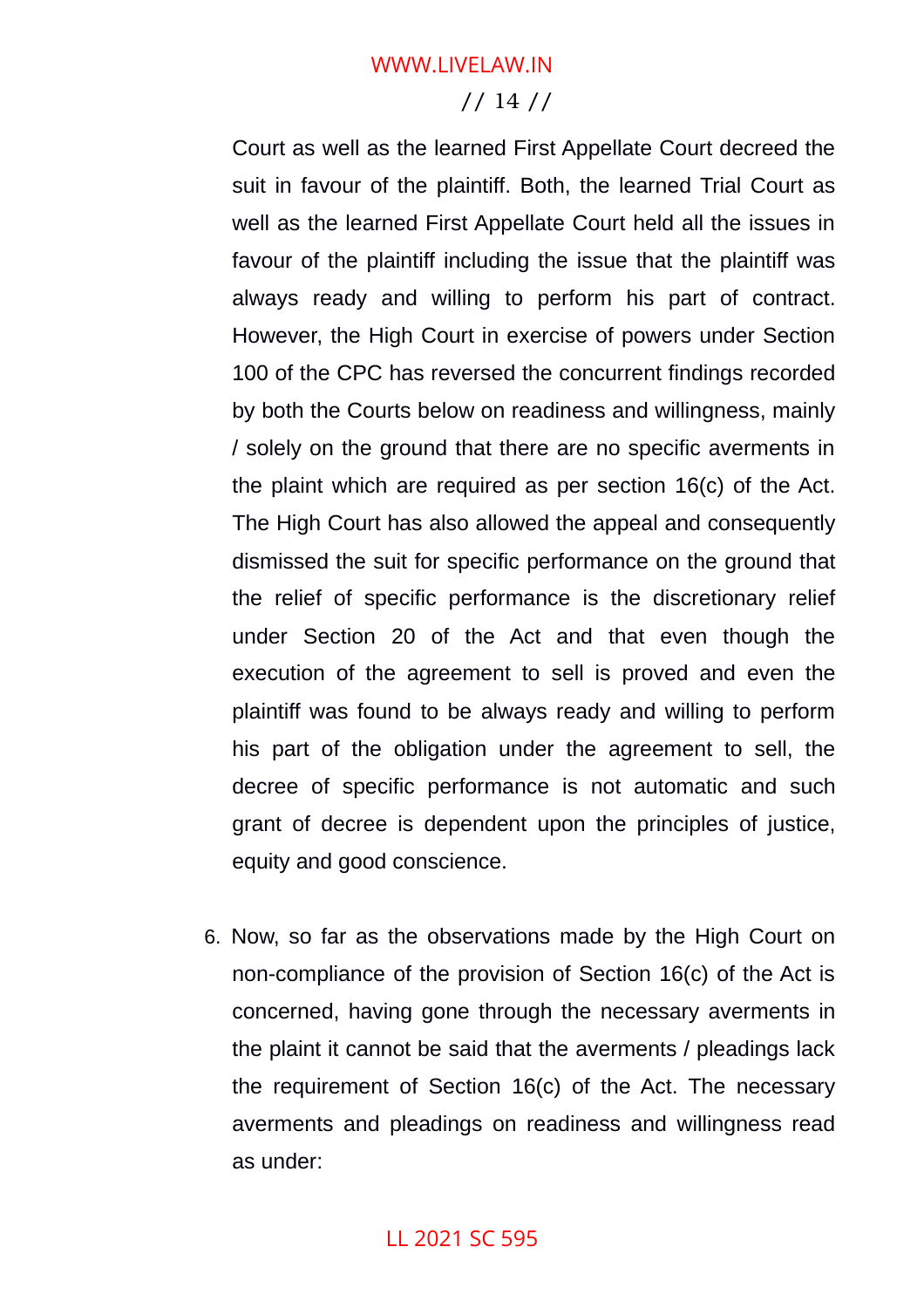## // 15 //

"2. That when two years were about to complete, the defendant requested the plaintiff to extend the date till 31.10.1981 and also took Rs.8000/- out of the balance money. Defendant No.1 is the father-inlaw of the plaintiff and for that reason, the plaintiff was ready to give all kinds of accommodations to him. Plaintiff gave further Rs.8000/- to the defendant No.1 on 30.09.1978 and the time period for the execution between the plaintiff and the defendant No.1 was extended to 31.10.1981. The defendant No.1 got this agreed date written legally and appended his thumb impression on it and gave it to the plaintiff.

3. That even by 31.10.1981, the defendant no.1 could not get his land cleared of the loan from the bank because his brother Ranjeet Singh was also involved in that loan and he did not want to give his share of money completely and for this reason, the defendant No.1 requested to further increase the time period for the execution so that the bank loan could be cleared and the land gets free from all liabilities and the same could be executed and registered in the name of the plaintiff. For the reason of the relation and also that there was too much of love and affection between the defendant No.1 and the wife of the plaintiff who is the daughter of the defendant No.1, the plaintiff agreed to accommodate the defendant No.1 in all manner and for this reason, plaintiff accepted the prayer of the defendant No.1 and extended the date for execution and registration till 31.10.1984 and also gave Rs.7000/- out of the balance amount of money to the defendant No.1. In this manner, out of the total amount of Rs.56,000/- agreed for the land, Rs.40,000/- had already reached the defendant No.1 and only Rs.16,000/- was balance to be paid by the plaintiff. The defendant No.1 also gave this in writing on 29.09.1981 to the plaintiff.

4. That the plaintiff has always been and even today, ready and willing to get the sale deed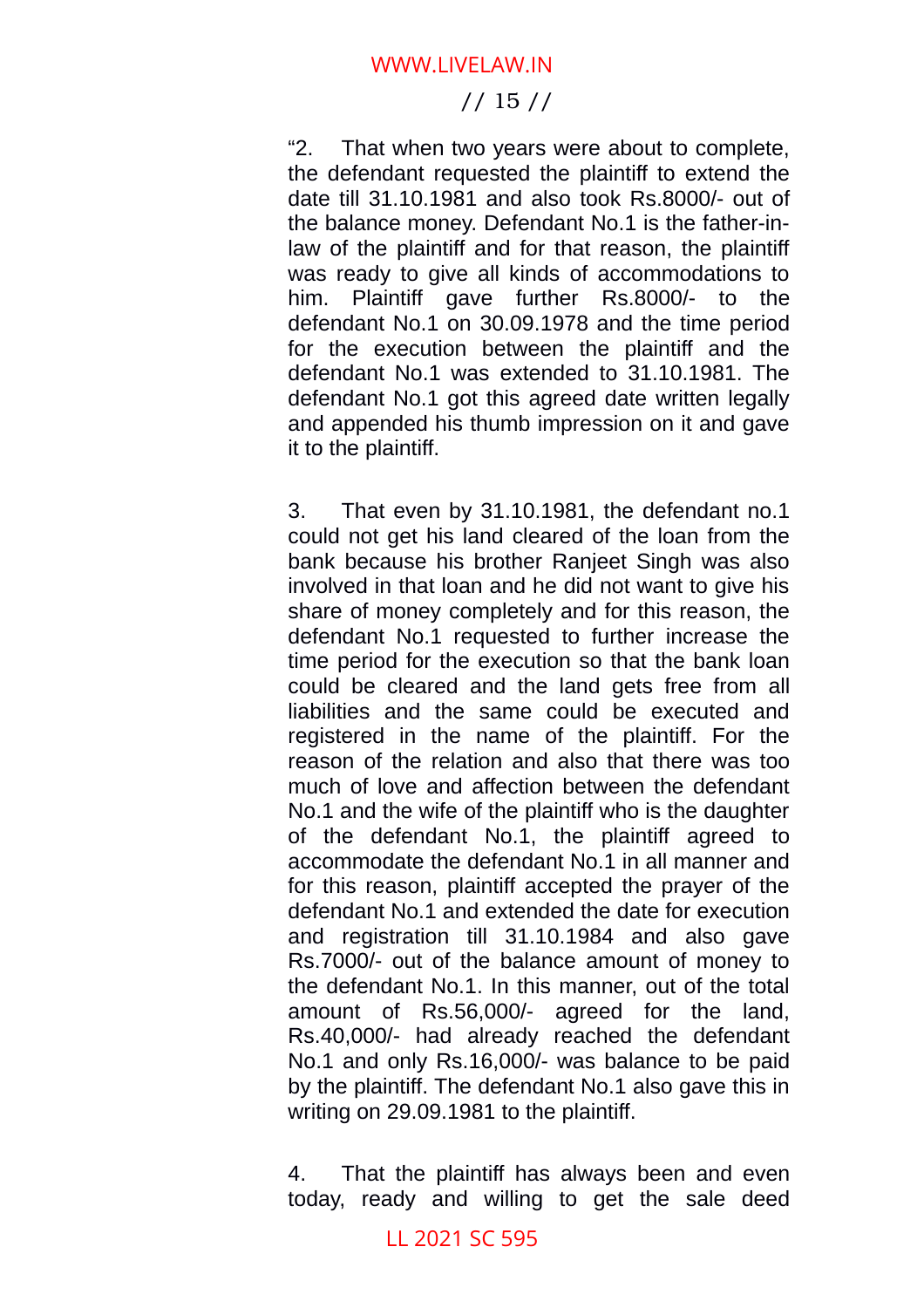#### // 16 //

executed and registered and perform his part of the agreement in terms of its terms and conditions and the same is in complete knowledge of the defendant No.1.

8. That the plaintiff even got the notice served through registered post by Sh. Mahesh Chandra Chaturvedi, Advocate in respect of the abovementioned agreement and gave him the warning that he would not get the execution and registration done in the name of any other person than the plaintiff. In hurry, there were some mistakes that occurred in the notice.

11. That it was told to the defendant No.1 to come to the Sub-Registrar's office at Chatta and in respect of the abovementioned agreement, execute and register the disputed land in the name of the plaintiff and also give the possession of the same and also told to the defendants No.2 – 5 that because they got the false sale deed registered in their favour, they should also get involved with the defendant No.1 in the execution and registration in the favour of the plaintiff. But the defendant No.1 said that because the defendants No.2 – 5 and their father are denying him and that he cannot go against their wished, he cannot do the execution and registration and the defendants No.2 – 5 also denied to do or get involved with defendant No.1 to do the execution and registration and for this reason, the plaintiff is forced to institute the present suit."

6.1 Even in the deposition it was the specific case on behalf of the plaintiff that he paid initially Rs.25,000/- as part sale consideration and the sale deed was to be executed within a period of two years. That, thereafter, the period was extended on the prayer of Ram Singh who as such was the father-in-law of the plaintiff. The time period was extended till 31.10.1984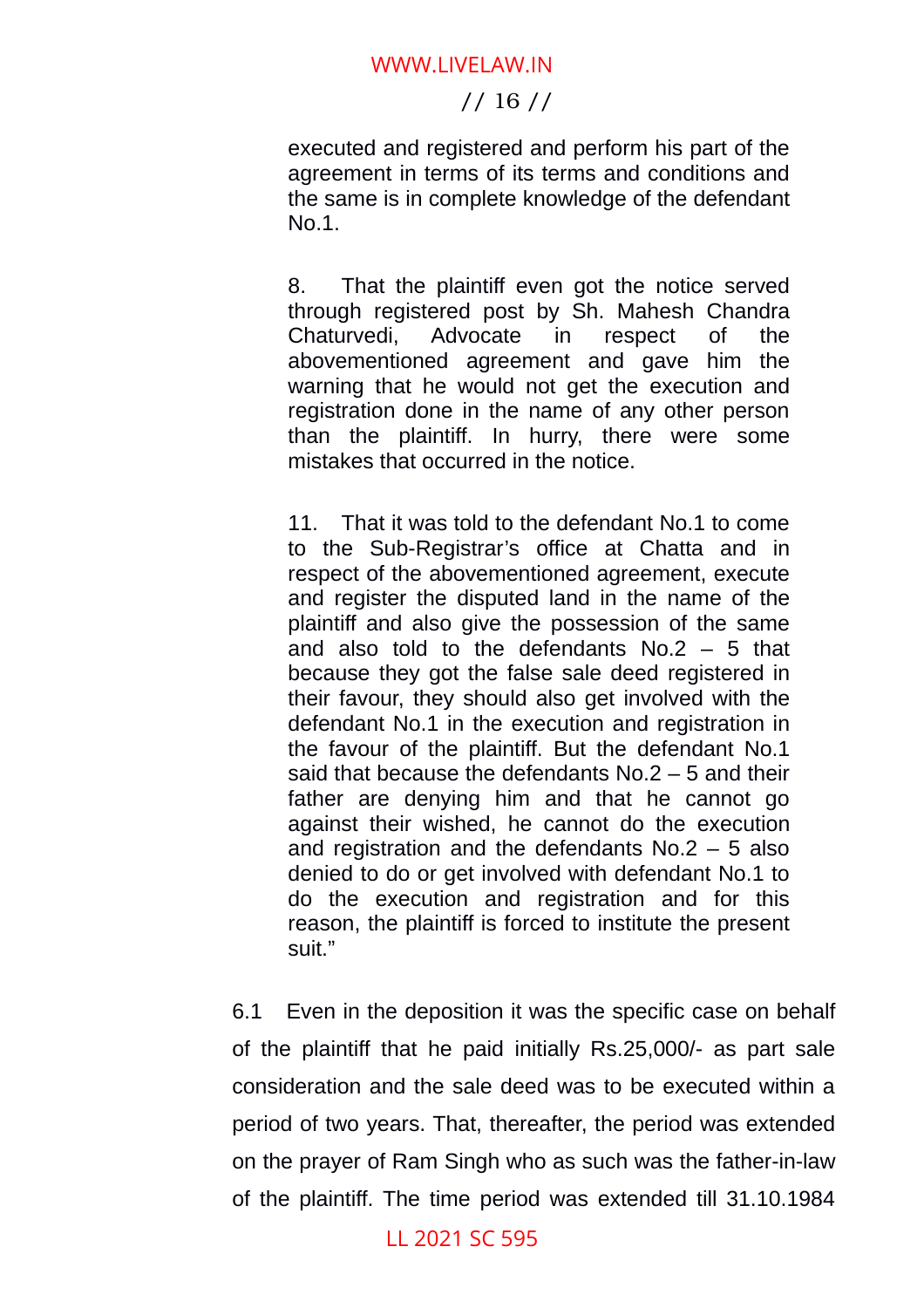#### // 17 //

and then the plaintiff paid a further sum of Rs.7000/- to Ram Singh for which also the document was executed. Thus, from time to time, a total sum of Rs.40,000/- was paid out of the total sale consideration of Rs.56,000/-. As per the last document executed which has been held to be proved even by all the Courts below, the balance amount of Rs.16,000/- was to be paid at the time of execution of sale deed. It is specifically stated in the deposition that he was ready and willing to perform his part of the obligation in terms of agreement to sell and this fact was known to Ram Singh. Considering the aforesaid facts and circumstances, the High Court has committed a grave error in holding the issue with respect to readiness and willingness against the plaintiff solely on the ground that there are no specific averments / pleadings in the plaint as required under Section 16(c) of the Act. Considering the fact that initially payment of Rs.25,000/- was made at the time of execution of the agreement to sell and further sum of Rs.15,000/- in two installments were paid at the time when the subsequent two documents were executed for extension of time and even the time was extended at the instance of defendant No.1 and the balance amount of Rs.16,000/- was to be paid at the time of execution of the sale deed, it can safely be said that the plaintiff was always ready and willing to perform his part of the contract under the agreement to sell.

At this stage, the decision of this Court in the case of *Syed Dastagir (supra)* on pleadings as required under Section 16(c) of the Specific Relief Act on readiness and willingness to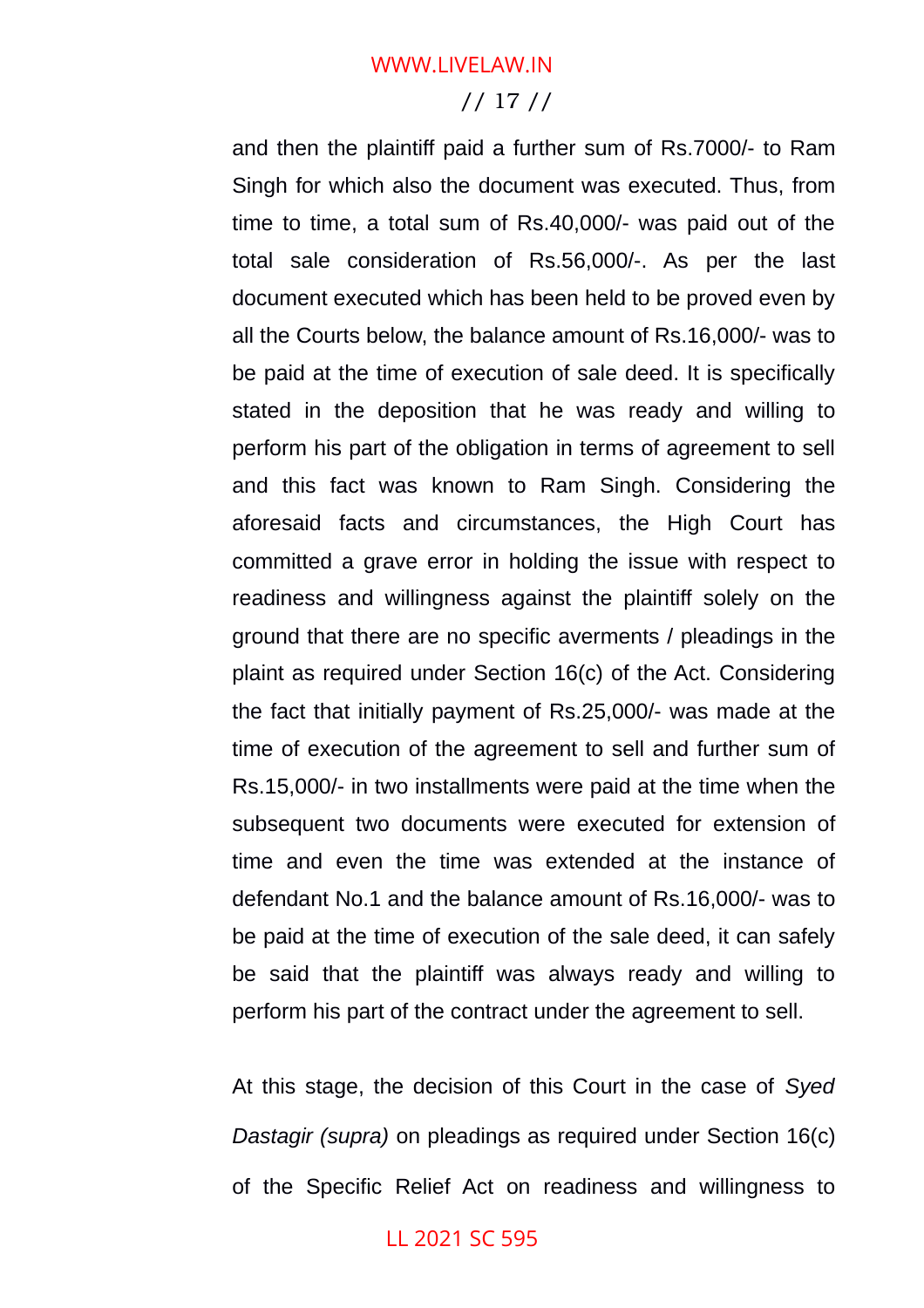#### // 18 //

perform essential terms of the contract is required to be referred to. In the case before this Court, the short question raised was, how to construe a plea of "readiness and willingness to perform" to subserve to the requirement of Section 16(c) of the Specific Relief Act and the interpretation of its explanation. In paragraph 9, it is observed and held as under:

**"9.** So the whole gamut of the issue raised is, how to construe a plea specially with reference to Section  $16(c)$  and what are the obligations which the plaintiff has to comply with in reference to his plea and whether the plea of the plaintiff could not be construed to conform to the requirement of the aforesaid section, or does this section require specific words to be pleaded that he has performed or has always been ready and is willing to perform his part of the contract. In construing a plea in any pleading, courts must keep in mind that a plea is not an expression of art and science but an expression through words to place fact and law of one's case for a relief. Such an expression may be pointed, precise, sometimes vague but still it could be gathered what he wants to convey through only by reading the whole pleading, depending on the person drafting a plea. In India most of the pleas are drafted by counsel hence the aforesaid difference of pleas which inevitably differ from one to the other. Thus, to gather true spirit behind a plea it should be read as a whole. This does not distract one from performing his obligations as required under a statute. But to test whether he has performed his obligations, one has to see the pith and substance of a plea. Where a statute requires any fact to be pleaded then that has to be pleaded maybe in any form. The same plea may be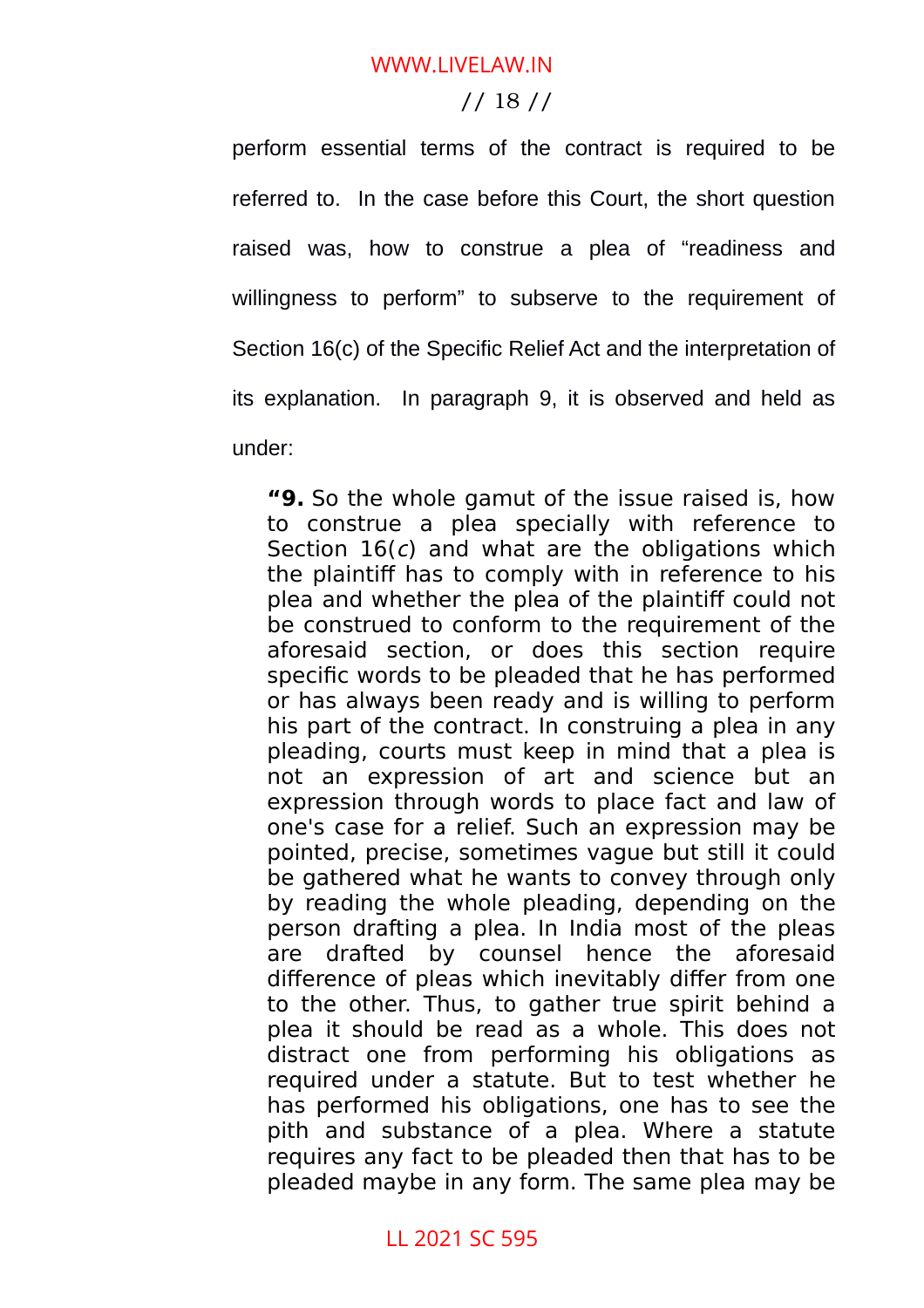#### // 19 //

stated by different persons through different words; then how could it be constricted to be only in any particular nomenclature or word. Unless a statute specifically requires a plea to be in any particular form, it can be in any form. No specific phraseology or language is required to take such a plea. The language in Section  $16(c)$  does not require any specific phraseology but only that the plaintiff must aver that he has performed or has always been and is willing to perform his part of the contract. So the compliance of "readiness and willingness" has to be in spirit and substance and not in letter and form. So to insist for a mechanical production of the exact words of a statute is to insist for the form rather than the essence. So the absence of form cannot dissolve an essence if already pleaded."

7. Even otherwise it is required to be noted that as such there were concurrent findings of fact recorded by the learned Trial Court as well as the learned First Appellate Court on readiness and willingness on the part of the plaintiff, which were on appreciation of evidence on record. Therefore, in exercise of powers under Section 100 of the CPC the High Court ought not to have interfered with such findings of fact unless such findings are found to be perverse. Having gone through the findings recorded by the learned Trial Court as well as the learned First Appellate Court on readiness and willingness on the part of the plaintiff, we are of the opinion that findings recorded cannot be said to be perverse and/or contrary to the evidence on record. On the contrary High Court has ignored the necessary aspects on readiness and willingness which are stated hereinabove including the conduct on the part of the parties.

8. Even the observations made by the High Court that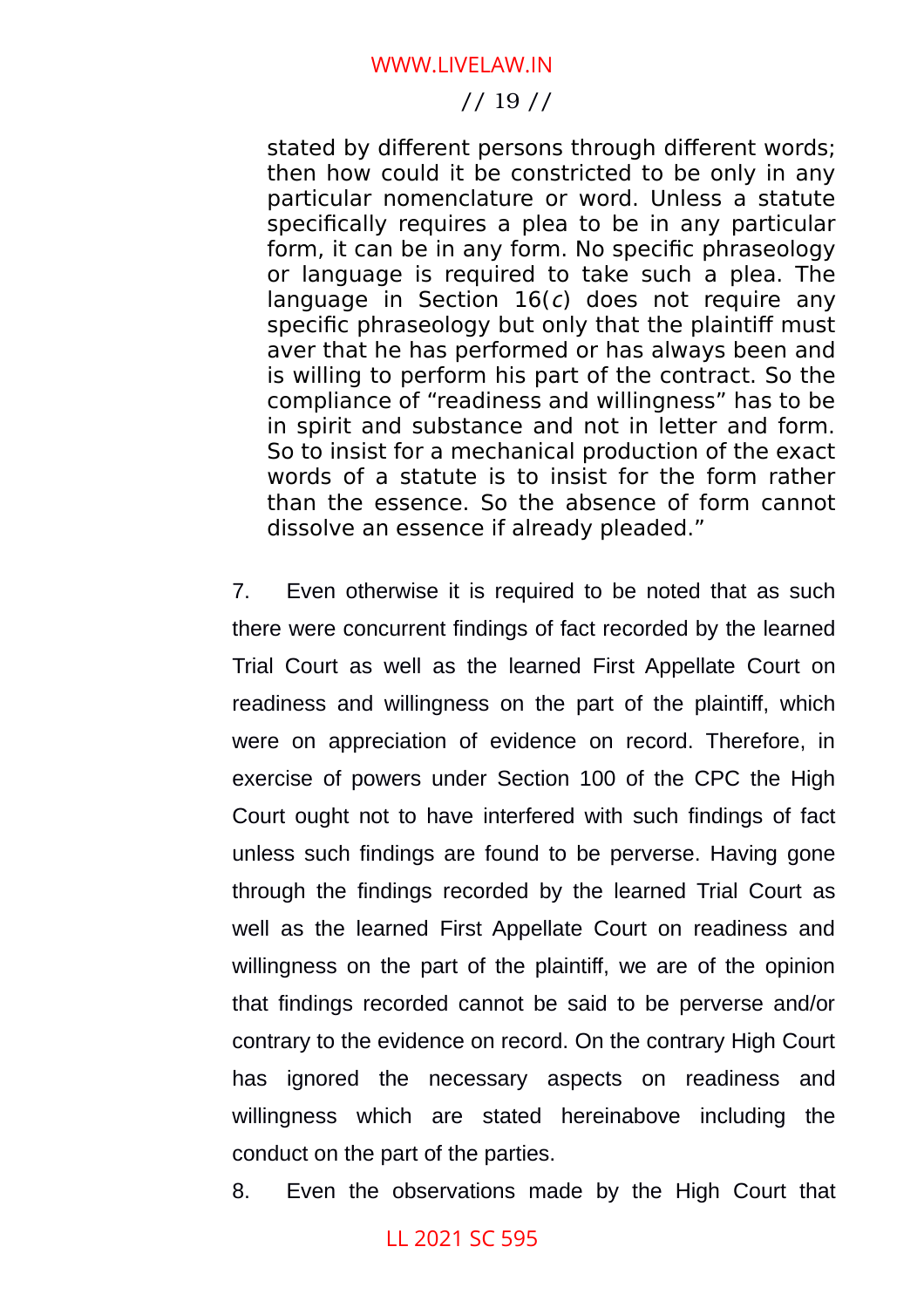#### // 20 //

Forms 47 and 48 of the Appendix A to the CPC provide for making an averment that the plaintiff has been "and still is ready and willing specifically to perform the agreement on his part" or that "the plaintiff is still ready and willing to pay the purchase money of the said property to the defendant" and that "there is non-compliance of Section 16(c) of the Specific Relief Act and the plaint does not even contain any averment that the plaintiff ever required defendant no.1 to attend the office of the Sub-Registrar to execute the sale deed within time agreed are too technical in the facts and circumstances of the case. The overall circumstances and the conduct on the part of the parties are relevant consideration for the purpose of deciding the aforesaid issues and the prayer of the plaintiff in whose favour the execution of the agreement to sell has been held to be proved. The High Court has given unnecessary stress on the word "still".

9. Even while proving the readiness and willingness the plaintiff is not required to make any averment that the plaintiff required executant of the agreement to sell to attend the office of the Sub-Registrar to execute the sale deed within the time agreed. Even as held by this Court in the case of **C.S. Venkatesh Vs A.S.C. Murthy (Dead) By Lrs. and Ors.** reported in **(2020) 3 SCC 280** to adjudge whether the plaintiff is ready and willing to perform his part of contract, the Court must take into consideration the conduct of the plaintiff prior and subsequent to filing of the suit alongwith other attending circumstances in a particular case. It is also further observed that whether the plaintiff was ready and was always ready to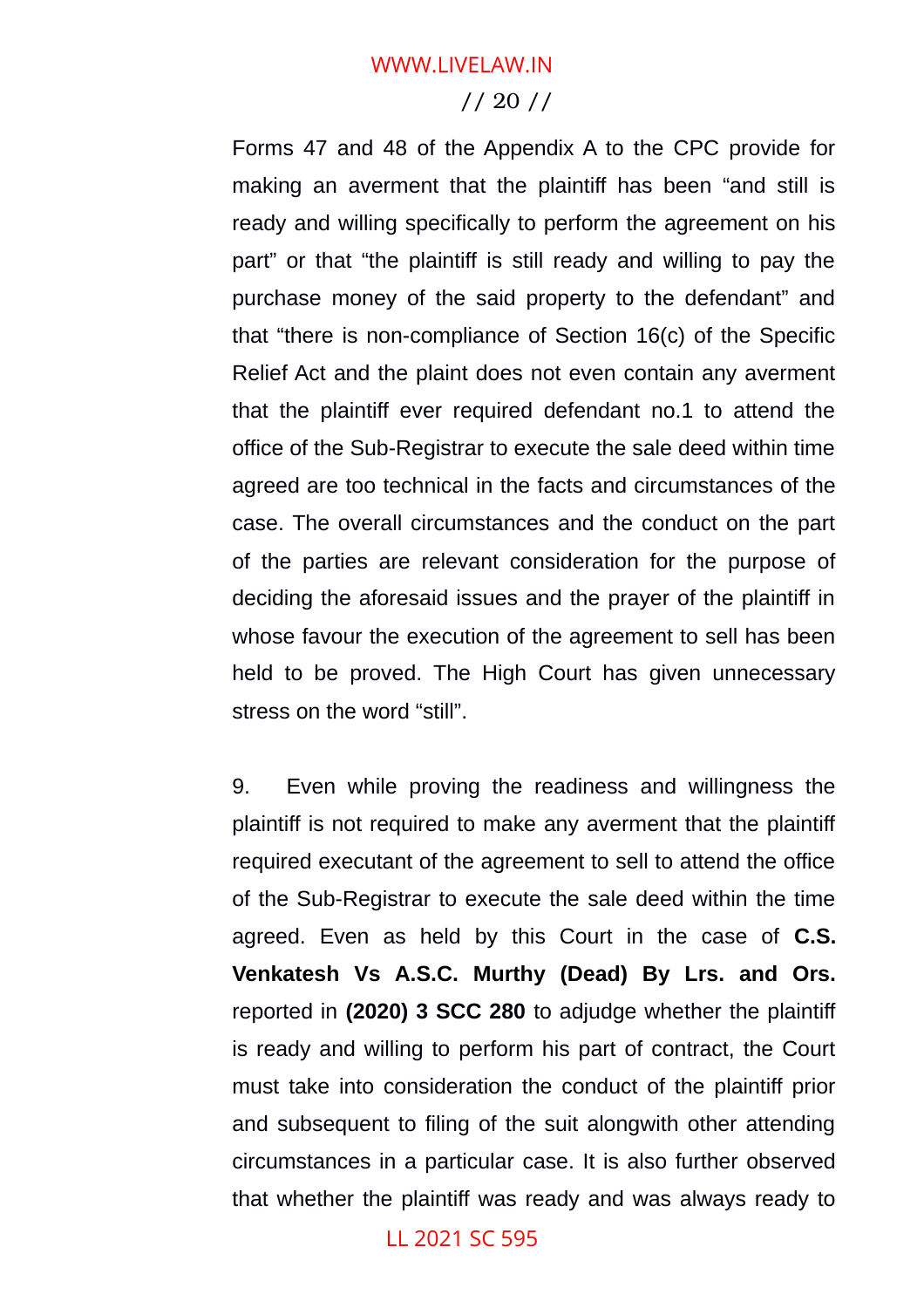#### // 21 //

perform his part of contract may be inferred from the facts and circumstances of a particular case. It is further observed that it is not necessary for the plaintiff to produce ready money but it is mandatory on his part to prove that he has means to generate consideration amount. In the present case even it was not the case on behalf of the defendants and even there is no finding by the High Court that the plaintiff was not having any means to generate consideration amount. It is required to be noted that as per the last extension and the document executed the balance amount of sale consideration i.e. Rs.16,000/- was to be paid at the time of execution of the sale deed and earlier out of Rs.56,000/- of total sale consideration, Rs.40,000/- was already paid and there were two extensions at the instance of the original defendant No.1 who was his father-in-law.

10. Now, so far as the finding recorded by the High Court and the observations made by the High court on Section 20 of the Act and the observation that even if the agreement is found to be duly executed and the plaintiff is found to be ready and willing to perform his part of the Agreement, grant of decree of specific performance is not automatic and it is a discretionary relief is concerned, the same cannot be accepted and/or approved. In such a case, many a times it would be giving a premium to the dishonest conduct on the part of the defendant / executant of the agreement to sell. Even the discretion under Section 20 of the Act is required to be exercised judiciously, soundly and reasonably. The plaintiff cannot be punished by refusing the relief of specific performance despite the fact that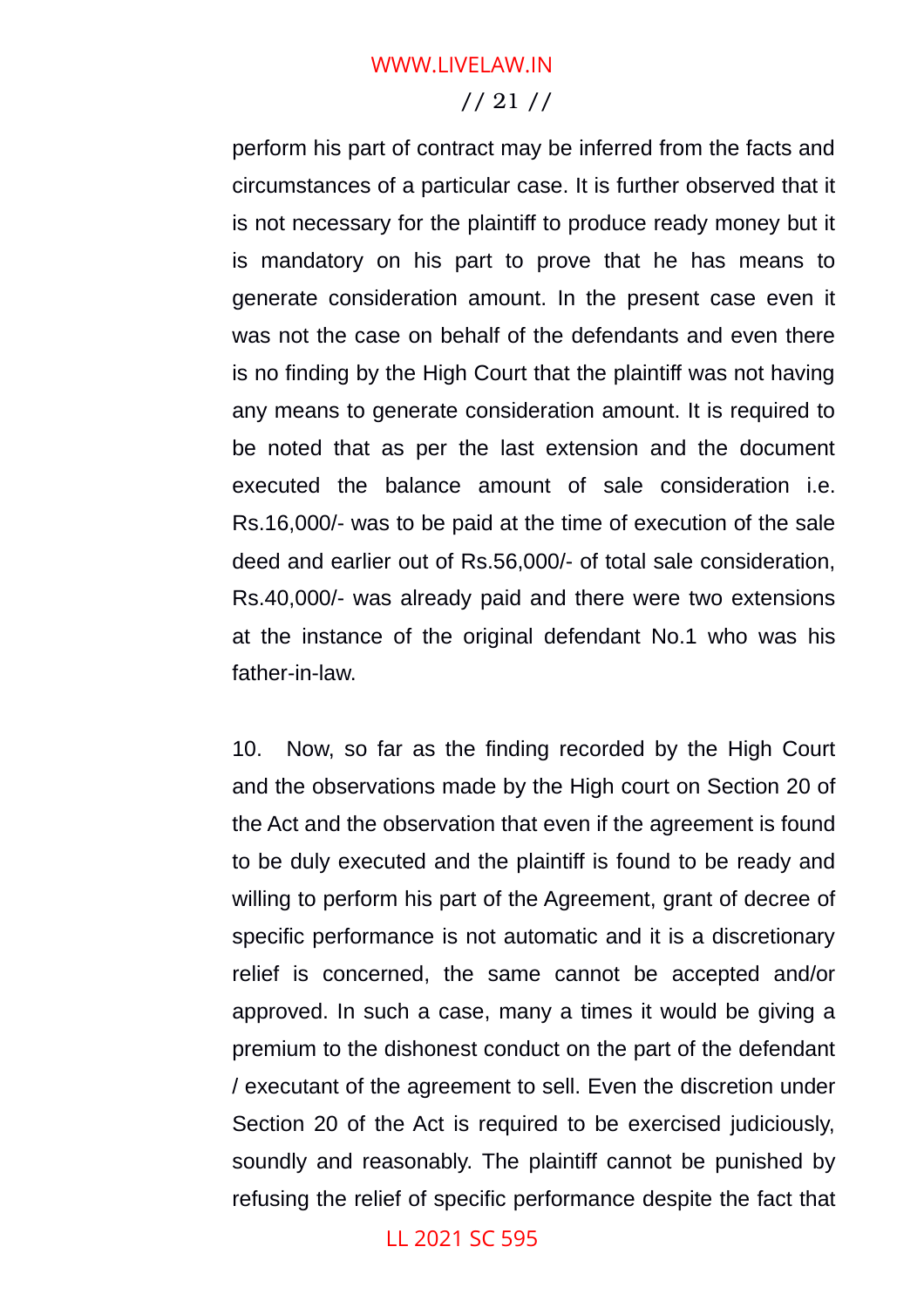#### // 22 //

the execution of the agreement to sell in his favour has been established and proved and that he is found to be always ready and willing to perform his part of the contract. Not to grant the decree of specific performance despite the execution of the agreement to sell is proved; part sale consideration is proved and the plaintiff is always ready and willing to perform his part of the contract would encourage the dishonesty. In such a situation, the balance should tilt in favour of the plaintiff rather than in favour of the defendant – executant of the agreement to sell, while exercising the discretion judiciously.

For the aforesaid, even amendment to the Specific Relief Act, 1963 by which section 10(a) has been inserted, though may not be applicable retrospectively but can be a guide on the discretionary relief. Now the legislature has also thought it to insert Section 10(a) and now the specific performance is no longer a discretionary relief. As such the question whether the said provision would be applicable retrospectively or not and/or should be made applicable to all pending proceedings including appeals is kept open. However, at the same time, as observed hereinabove, the same can be a guide.

10.1 Even otherwise it is required to be noted that as such on applicability of Section 20 of the Act, no issue was framed either by the learned Trial Court or by the learned First Appellate Court or even by the High Court. The same has been dealt with by the High Court for the first time in a Second Appeal under Section 100 of the CPC. Even otherwise no cogent reasons have been given as to why the decree of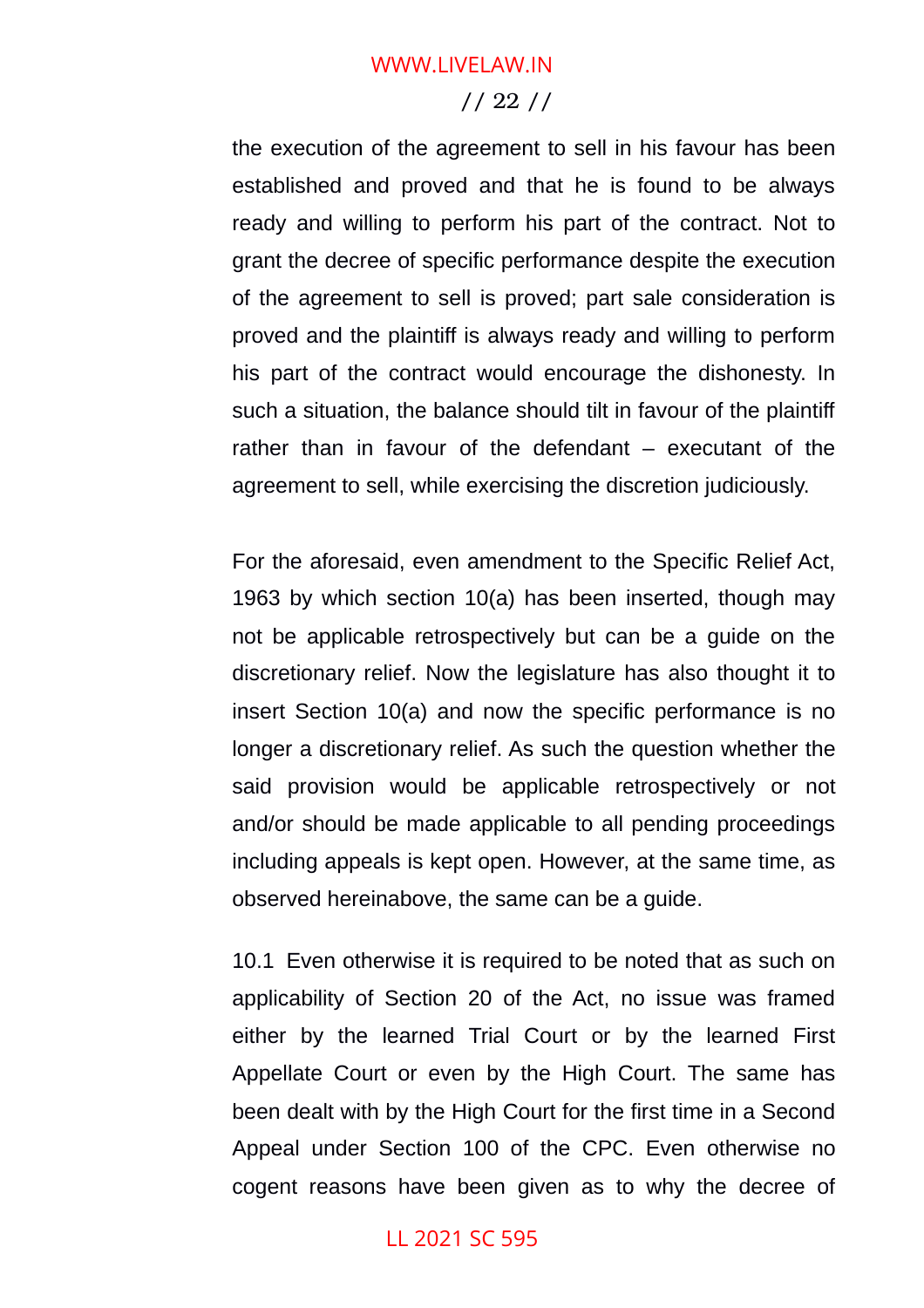#### // 23 //

specific performance shall not be passed in favour of the plaintiff.

11. Now, so far as the submission on behalf of the defendant Nos.2 to 5 that the agreement to sell was executed long back and that defendant Nos.2 to 5 are in possession of the suit property / land since many years and if the suit is decreed, in that case, they will have to vacate the suit land and therefore, the discretion may be exercised in favour of defendant Nos.2 to 5 while declining the decree of specific performance in favour of the plaintiff is concerned, the aforesaid cannot be accepted in the facts and circumstances of the case narrated hereinabove. There are concurrent findings of fact recorded by the Courts below that the defendant Nos.2 to 5 were in knowledge of the agreement to sell in favour of the plaintiff; despite the same they purchased the suit land surreptitiously. Even the sale consideration mentioned in the sale deed in their favour is found to be doubtful. Apart from the same, for all these years the defendant Nos.2 to 5 cultivated the suit land and enjoyed the fruits while in possession. On the contrary the balance must tilt in favour of the plaintiff as plaintiff is deprived of the possession for all these years because of the longdrawn litigation. The learned trial Court passed the decree as far as back on 07.02.1987 but because of the appeal before the learned First Appellate Court and thereafter, Second Appeal before the High Court and thereafter a remand order by the High Court and again the decision by the learned First Appellate Court and thereafter by the High court and the proceeding before this Court, huge time has lapsed, which